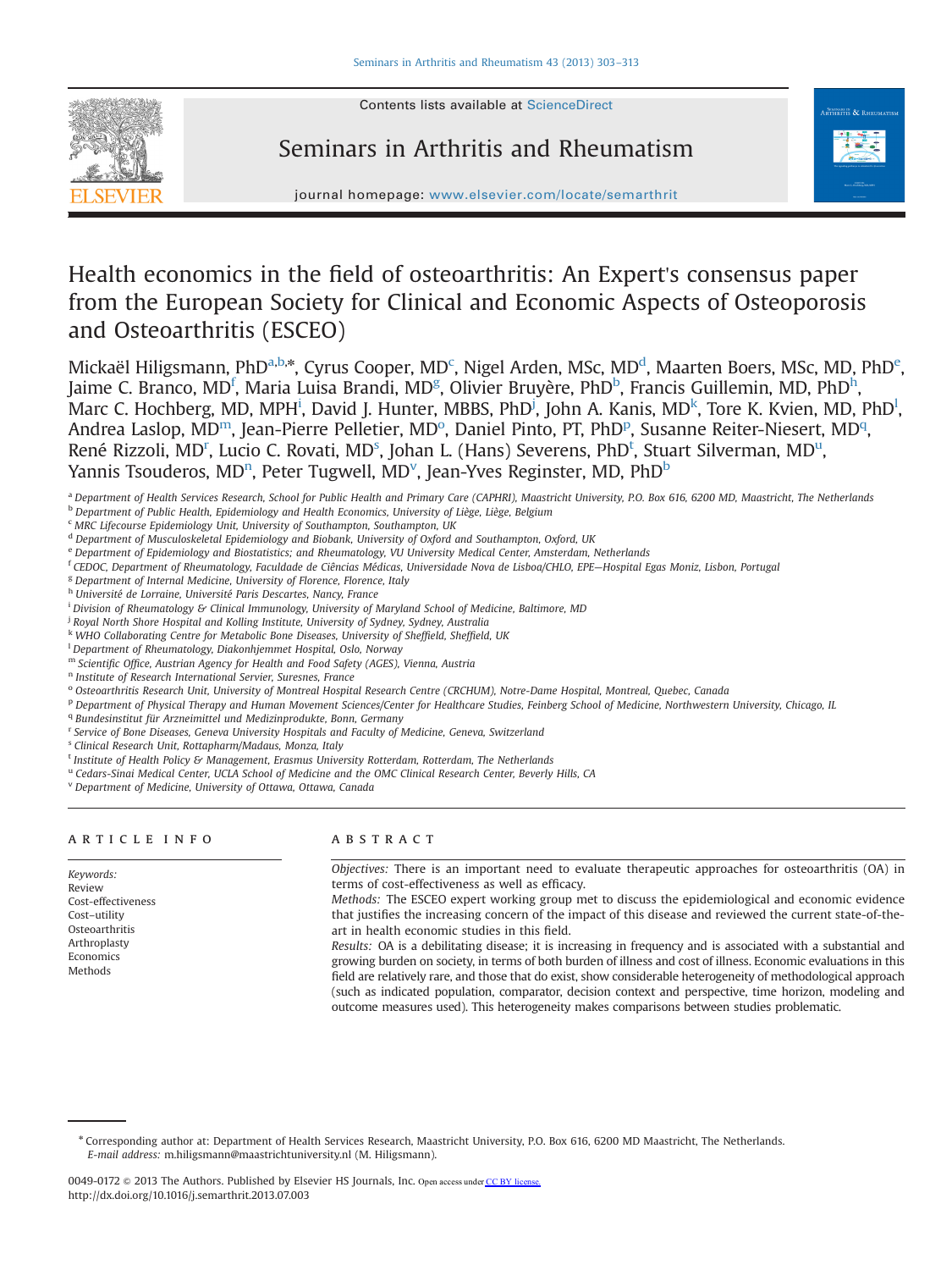Conclusions: Better adherence to guidelines for economic evaluations is needed. There was strong support for the definition of a reference case and for what might constitute "standard optimal care" in terms of best clinical practice, for the control arms of interventional studies.

& 2013 The Authors. Published by Elsevier HS Journals, Inc. Open access under [CC BY license.](http://creativecommons.org/licenses/by/3.0/)

#### Introduction

Osteoarthritis (OA) is a common chronic joint disease that most frequently affects the knee, hand, and/or hip. The disease generally develops progressively over a number of years before potentially becoming "a painful problem," potentially leading to disability and social isolation. It has high prevalence in the population older than 65 years, and the prevalence in younger age groups appears to be on the increase [\[1,2](#page-8-0)]. Severe cases are increasingly referred for total joint replacement [\[3\].](#page-8-0)

As a result of this trend toward disability with all its consequences, the economic burden of OA is high  $[4]$ , in terms of both direct health-related costs and indirect costs. The treatments are, as yet, ineffective in limiting the progression of the disease and most are focused on symptom modification, particularly pain control. Some non-pharmaceutical therapies try to promote lifestyle changes which may help to maintain functional performance longer [\[5\].](#page-8-0) It is anticipated that the future will bring diseasemodifying treatments, but it is likely that these will be expensive and ineffective in some patients. It is therefore vital that the costs and the impact on the quality of life (QoL) of the disease are understood and that the cost-effectiveness of treatments can be examined and compared in a methodical fashion allowing the rational allocation of limited healthcare resources.

It was against this background that the European Society for Clinical and Economic Aspects of Osteoporosis and Osteoarthritis (ESCEO) held an expert working group meeting in 2012 to present the current state-of-the-art in health economics investigations in this field and to discuss what still needs to be done to reach this goal. This paper was prepared on the basis of the presentations and discussions surrounding that meeting.

#### Diagnosis of OA

The diagnosis of OA is usually based on a combination of clinical features and where needed radiographic confirmation (referred to as symptomatic OA) [\[1\]](#page-8-0). While the diagnosis may be made on radiographic features alone, it is frequently observed that about half of the persons identified in this way will have no related symptoms or disability. Thus, the clinical relevance of certain radiographic features is not entirely clear  $[6]$ , but this approach has relevance in epidemiological studies to define the population. The most widely used criteria for diagnosing OA are those of the American College of Rheumatology [\[7,8](#page-8-0)], and for a recent review and discussion, the reader is directed to Bijlsma et al.  $[9]$  and Nelson and Jordan [\[10\],](#page-8-0) respectively.

The natural history of the disease is variable between patients and between joints  $[11]$ . In many cases, the condition remains stable for many years, while in others, the progression to severe disability may take less than 1 year. There remains much uncertainty concerning the contributory factors to disease progression, which to some extent, appear joint specific [\[11\]](#page-9-0) and genetic [\[12\].](#page-9-0)

## The burden of OA

The burden of musculoskeletal diseases on global health is considerable. The recently published Global Burden of Disease study [\[13\]](#page-9-0) estimated that musculoskeletal diseases were

responsible for almost 166 million years lived with disability (YLDs) in 2010 (second only to mental and behavioral disorders at 176 million YLDs). Within this grouping, osteoarthritis accounts for slightly over 17 million YLDs in 2010, an increase of 64% over the period 1990–2010 (set against a 40% growth for musculoskeletal diseases as a whole).

#### Total joint arthroplasty

The indication for total joint arthroplasty (TJA) may be seen as the end stage of OA (for the knee and hip) [\[14\]](#page-9-0). Although the rates of TJA are highly variable among different countries with, amongst OECD countries, a 36-fold difference in the rate of hip replacements and a 70-fold difference in knee replacements, there is a steadily increasing in demand in recent years [\[15\]](#page-9-0). In a retrospective epidemiological study over the period 2001–2005, Piscitelli et al. [\[16\]](#page-9-0) collected data on the costs associated with joint arthroplasty in Italy. For knee replacements in the male population, the annual change in the number of joint arthroplasty was  $+16.6%$  and in the female population was  $+12.4%$ . The overall incidence in 2005 was 99.9/100,000. For hip replacements (THA), the annual change was  $+5.8\%$  in the male population and  $+3.6\%$  in the female population. The overall incidence in 2005 was 94.4/100,000. Approximately 30% of hip arthroplasty and 20% of knee arthroplasty were performed annually in patients older than 65 years, impacting the workforce. For 2005, it was estimated that over a million working days were lost in Italy due to joint arthroplasty.

In a recent Finnish study  $[2]$ , the changes in the incidence of unicondylar knee arthroplasty (UKA) and total knee arthroplasty (TKA) were assessed between 1980 and 2006. The annual cumulative incidence of UKA and TKA has increased rapidly among 30– 59-year-olds. For UKA, the incidence increased from 0.2 to 10 per 100,000 inhabitants, and for TKA, the incidence increased from 0.5 to 65 per 100,000 inhabitants. The incidence of both interventions was higher in women than in men. Most of the increase occurred among patients in the older age group (50–59 years) than in younger ones (30–39 and 40–49 years). On time–frequency plots, the growth trajectories of TKA for men and women overall and TKA for the older age group appear as exponentials. Nevertheless, an increased demand for TJA by the "baby-boom" generation seems to be sustained, and some estimates suggested that the volume in the USA could expand by 17 times from that in 2006 [\[17\].](#page-9-0) A number of reasons seem to underlie this change, including a more active lifestyle when younger (therefore more joint injuries), increasing longevity, increasing expectations of active life at older ages, and greater incidence of obesity. It is unlikely however that these hypothetical projections will be attained because of the increasing pressure on healthcare costs and surgical workforce issues.

While there may be rather different criteria used for surgical intervention in different countries, there appears to be an increasing demand for joint arthroplasty in westernized populations that are living longer and perhaps having greater expectations of more active lifestyles in later age.

#### The impact of OA on quality of life

The burden of illness in OA at the individual level has been investigated recently by Tarride et al. [\[18\]](#page-9-0), who compared in a cross-sectional study of Canadian health records the self-reported health status and health-related quality of life (HR-QoL) in OA patients vs. matched controls (matched by age, sex, and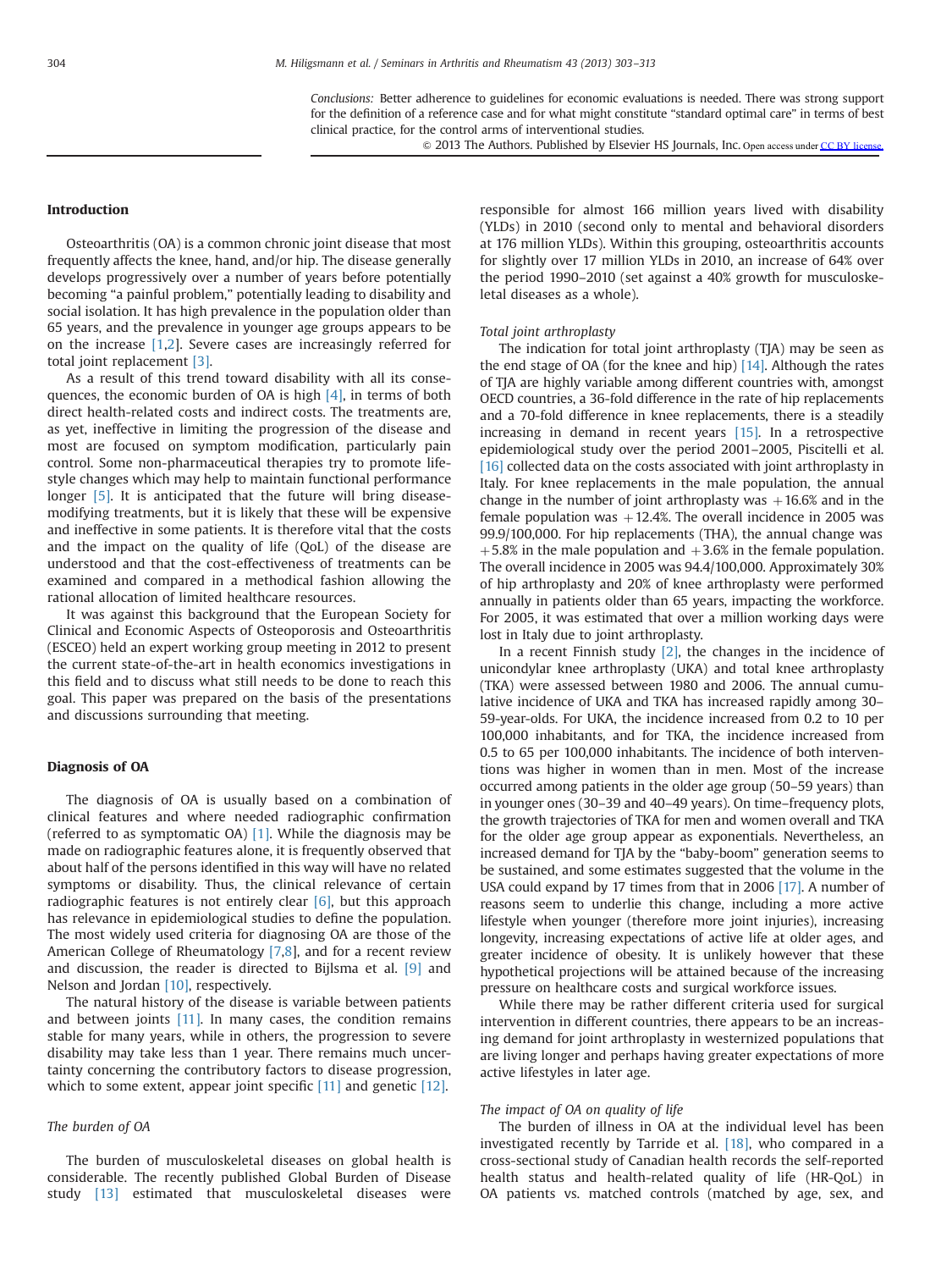rural/urban status). The results showed that OA patients reported a worse perceived health status than controls, with 34.8% reporting a status of poor or fair vs. 18.5% of controls. OA patients also had a lower HR-QoL (mean: 0.68 vs. 0.84 on Health Utility Index 3 score;  $p < 0.0001$ ). Similar differences were found in the analyses by subgroups according to age, sex, obesity, and number of medical conditions. The study also reported that comorbidities were relatively more frequent in the OA patients, with 52.1% having 4 or more comorbid conditions vs. 26.9% in controls. Particularly prevalent among OA patients were back problems [adjusted odds ratio (adj OR) = 2.5], stomach/intestinal ulcers (adj OR = 3.7), bowel disorders (adj OR = 3.0), fibromyalgia (adj OR = 3.4), and chronic fatigue syndrome (adj  $OR = 3.2$ ). It is not clear to what extent these conditions are a consequence of OA, or its treatment, or whether there is some underlying predisposition to medical conditions that may also predispose to OA.

Losina et al. [\[19\]](#page-9-0), starting with US census and obesity data for persons aged 50–84 years, used a mathematical model to estimate the quality-adjusted life year (QALY) losses in subgroups according to obesity and knee OA. The total losses per person ranged from 1.857 years in non-obese persons with OA to 3.501 years in obese persons with OA, resulting in an overall 86.0 million qualityadjusted life years lost. Thus, OA seems to be linked to a considerable decline in overall health.

In patients with severe OA, total joint replacement can improve HR-QoL. This has been shown in short-term follow-up studies (e.g., [\[20\]\)](#page-9-0) and more recently in a long-term follow-up study [\[21\]](#page-9-0). In the latter, consecutive patients who had just undergone an OA-related TJA (hip or knee) were recruited and assessed for HR-QoL at various intervals up to 7 years. In the 39 subjects who completed the full follow-up period, the more marked improvements in both SF-36 and WOMAC scores were seen at 6 months and at 7 years. The authors concluded that QoL improvements are therefore maintained over the long-term. Studies that have estimated costs and outcome over the patient's projected lifetime using modeling techniques [\[22\]](#page-9-0) (in TKA) or over 5 years in a trial-based health economic study [\[23\]](#page-9-0) (in THA) have confirmed the long-term benefits and cost-effectiveness of TJA in a wide variety of patients.

A greater incidence of death in OA patients, which had been suggested in a review of clinical studies [\[24\],](#page-9-0) has recently been confirmed by Nuesch et al. [\[25\]](#page-9-0) in a retrospective epidemiological study using general practice data from the south of England. This research found that the all-cause mortality risk was greater in individuals with symptomatic OA (knee or hip) with radiological confirmation ( $n = 1163$ ; aged  $\geq 35$  years) than in the general population (standardized mortality ratio  $=$  1.55). All diseasespecific causes contributed to the effect but it was mostly driven by cardiovascular- and dementia-associated mortality. Once again, it was not clear to what extent OA is related to these events or whether there is some underlying predisposition.

#### Costs associated with OA

The economic cost of OA is considerable [\[26\].](#page-9-0) Whether one examines just the direct healthcare costs (hospital admissions, medical examinations, drug therapy, etc.) or includes indirect costs (e.g., losses in productivity resulting from absence from work), the total costs relating to the treatment of OA are very high—estimated at between 1% and 2.5% of the gross domestic product (GDP) for westernized countries [\[27\]](#page-9-0).

The direct costs of OA treatment are mostly driven by the cost of surgery for TJA. In Great Britain, this was estimated to account for 85% of the total direct costs of just over £1 billion in 2010 [\[28\].](#page-9-0) It was noted that while there was no national tariff for joint replacement in the UK (they vary between healthcare trusts), the final cost was mostly dependent on the length of stay in hospital. In USA, hospital prices can vary considerably and in a very recent study [\[29\]](#page-9-0) that requested a "bundled price" (hospital plus physician fee) for THA, the researchers received fee estimates ranging from \$11,100 to \$125,798. This study also noted that the majority of hospitals were reluctant (unable or unwilling) to quote a bundled fee. The total direct cost attributed to joint replacement in the USA in 2009 was estimated to be \$42 billion [\[30\].](#page-9-0) Costs that must be integrated into these analyses are those associated with post-surgical rehabilitation, costs that tend to be higher in older patients for strategies with varying effectiveness [\[31,32](#page-9-0)]. While the cost-effectiveness of TJA is not further discussed in this report, the reader is directed to the following references of interest [\[33](#page-9-0)–[35](#page-9-0)].

The healthcare costs for OA sufferers are considerably higher than that for age-matched controls. In a 1997 cohort analysis of Olmsted County data, Gabriel et al. [\[36\]](#page-9-0) estimated that the direct annual medical costs for OA patients (which included costs for concomitant conditions) were \$2655 (median \$664) vs. \$1688 (median \$232) in controls—a strongly statistically significant difference ( $p < 0.0001$  following adjustment for age and sex). Other studies of the same period also found that OA patients incurred markedly higher healthcare costs than non-affected individuals [\[37](#page-9-0),[38](#page-9-0)]. More recently, in the pharmacoepidemiological study by Tarride et al. [\[18\]](#page-9-0) (mentioned above), the healthcare costs to OA patients (i.e., for physician services, outpatient procedures, and hospitalizations) were also noted to be about twice, per person per year, than that of the non-OA controls (Canadian \$2233 vs. \$1033). This conclusion was not dependent on age group  $(< 65$ / $\geq 65$  years) but was more pronounced in men (OA patients incurred 3.2 times the cost of controls) and in obese individuals (3.1 times cost of controls). This study did not include drug costs nor the costs associated with non-physician healthcare providers or indirect costs, so the total costs to patients could be even higher. In another recent cohort of OA sufferers in active employment, the economic burden of the disease significantly correlated with selfrated disease severity [\[39\].](#page-9-0)

The indirect costs of OA are driven mainly by the loss of productivity due to absenteeism from paid work. These costs, along with direct costs, are usually included in economic studies of disease burden (termed societal costs). In the British study discussed above, the estimated cost due to lost economic production for OA was £3.2 billion in 2002 [\[28\].](#page-9-0) The study also estimated that £258 million of indirect costs could be attributed to community and social services involvement. In a recent Dutch study, patients with mild to moderate OA (of at least 6 months duration, with conservative treatment and in paid employment) had mean lost productivity costs of €722 (median €217) per patient per month [\[40\]](#page-9-0).

As joint arthroplasty has been increasing in recent years (including in younger patients), thereby pushing up direct healthcare costs, it seems reasonable to assume that total costs associated with OA to society are rising fast. Piscitelli et al. [\[16\]](#page-9-0) estimated that the costs of TJA in Italy increased by 46% over the period 2001–2005; Chen and colleagues estimated the costs of TJA in the UK increased by 66% over the period 2000–2010. Additionally, Kurtz et al. [\[17\]](#page-9-0) noted that there is greater demand for "premium" implant technologies that are longer lasting, but more expensive amongst the younger TJA candidates. The costs are therefore set to increase for the foreseeable future.

## Therapeutic options in OA

Evidence-based guidelines for OA treatment have been published under the auspices of the European League Against Rheumatism (EULAR) [\[41,42](#page-9-0)], Osteoarthritis Research Society International (OARSI) [\[43\],](#page-9-0) the National Institute for Health and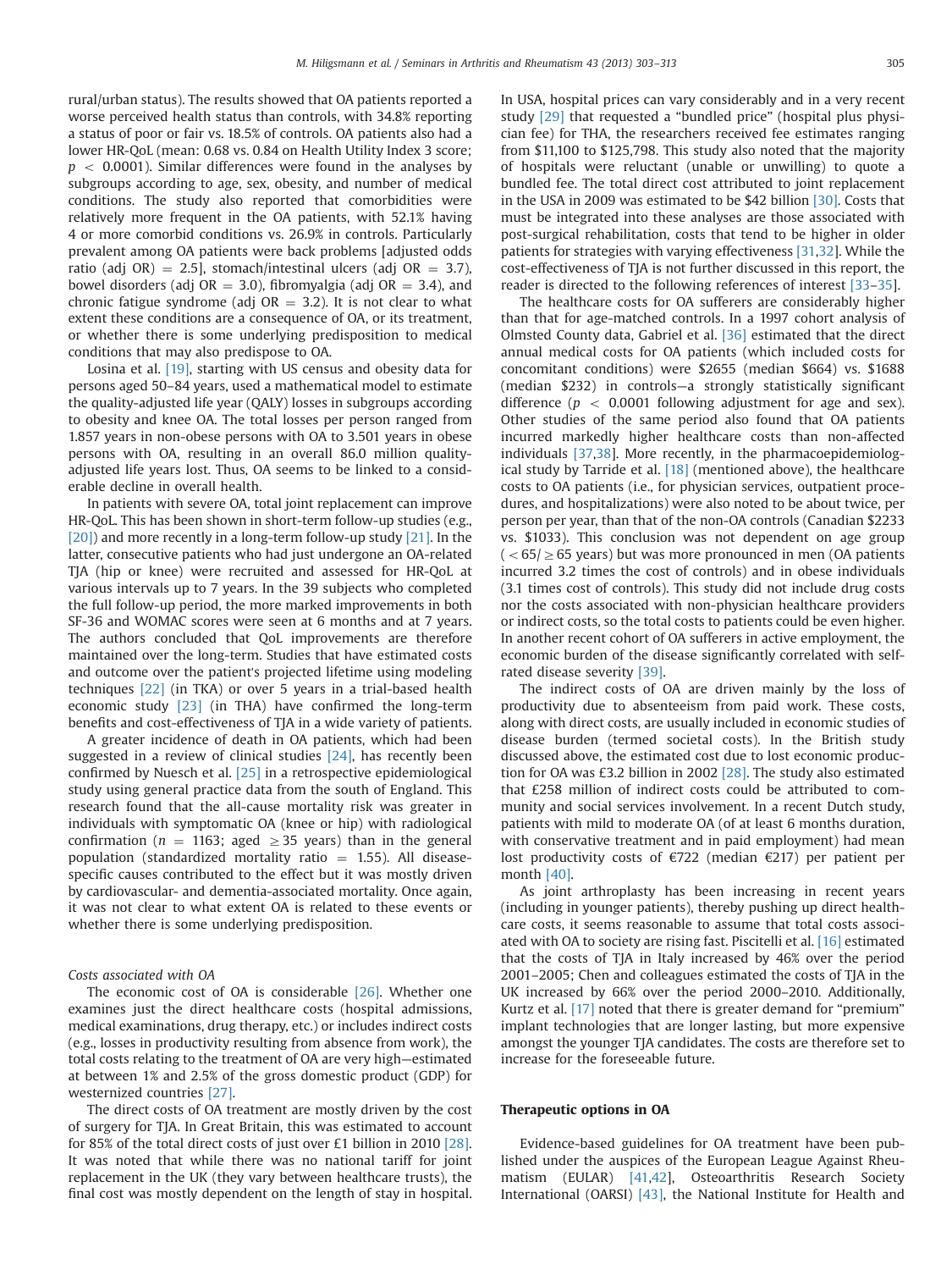Clinical Excellence (NICE) [\[44\]](#page-9-0), and more recently by the American College of Rheumatology (ACR) [\[45\]](#page-9-0).

NICE groups the therapeutic options into 3 concentric rings, based on the weight of evidence and the relative safety for the patient (see Fig.). Starting in the center, the recommendations are that all persons with OA should receive advice concerning strengthening exercises, aerobic fitness training, and weight loss (where appropriate). The next ring of treatment strategies includes the relatively safe pharmaceutical options of paracetamol and topical non-steroidal anti-inflammatory drugs (NSAIDs), while the outer ring proposes oral NSAIDs and adjunctive treatments, a variety of less well-proven methods for symptom relief. The final option of joint arthroplasty is also included in the outer ring. The OARSI and ACR guidelines add acupuncture to these adjunctive treatments for pain relief.

All these therapies aim to reduce joint pain and stiffness and thereby maintain or improve functional capacity.

The existing treatment options may therefore be grouped as those which have a non-pharmacological approach and those which have a pharmacological approach. From a standpoint of health economics (HE) analysis, such a division makes intuitive sense.

## The health economic evaluation

The economic evaluations of healthcare provide essential information with which to guide efficient resource allocation. In many countries now, there is also a formal requirement for economic evaluations to be included in the market authorization dossier for a new pharmaceutical product or medical device (particularly for reimbursement purposes) [\[46\].](#page-9-0) These economic evaluations are often considered as the "fourth hurdle" of drug/ device approval, after efficacy, safety, and quality [\[47\].](#page-9-0)

There are 4 possible types of full economic evaluation, i.e. the comparative analysis between 2 or more health technologies in terms of costs and effects [\[48\]](#page-9-0)

- Cost-minimization analysis: where therapies are compared on their costs only and there is no difference in effect (outcome) which is rather rare.
- Cost-effectiveness analysis: where therapies are compared on their costs and outcomes, based on natural units (WOMAC score, pain, quality of life, life years, etc.).
- Cost–utility analysis: where therapies are compared on their costs and outcomes, based on their utility (the quality of living adjusted by a value given by society) QALYs.
- Cost–benefit analysis: where therapies are compared on their costs and outcomes, based on effects in monetary terms (net benefit). The practical difficulties of measurement and valuing health benefits have limited the use of this type of analysis in healthcare.

All 4 types therefore add-up to the costs similarly, but then differ in how the patient outcomes are approached.

#### Costs

The cost items that may be included are given by the "perspective" of the analysis. Multiple perspectives exist, including the societal perspective (the broadest view), which includes all direct costs and indirect costs resulting from the condition and its treatment; this perspective is theoretically preferred. However, most local guidelines require the adoption of the decision maker or healthcare payer perspective, which includes only the direct medical costs. Other perspectives can be that of the patient, an employer, or department budget [\[49\].](#page-9-0) Whichever approach is adopted, it is recommended that the cost items should be individually enumerated to facilitate comparisons between studies [\[49\].](#page-9-0)

## Outcomes

The clinical outcomes of OA are pain, functional disability, and mortality; the patient's global assessment is also frequently identified as a "core" variable in clinical trials [\[50\].](#page-9-0) With the exception of mortality, these outcomes are most often captured in a HR-QoL questionnaire, which might be generic or disease specific, but they can be scored using stand-alone tools for each variable separately. Mortality is often not measured as an outcome parameter since most clinical studies are of relatively short duration (most being concerned with pain control), but for health economic studies, it is considered important to be able to model the lifetime costs and outcomes.

The QoL tools can be generic or specific to diseases. Generic instruments include EQ-5D, SF-36, or Health Utility Index and can be used in any intervention and disease [\[51\].](#page-9-0) Disease-specific



Fig. Therapeutic options in OA grouped according to weight of evidence and the relative safety for the patient, with the first options/recommendations at the center (NICE, 2008).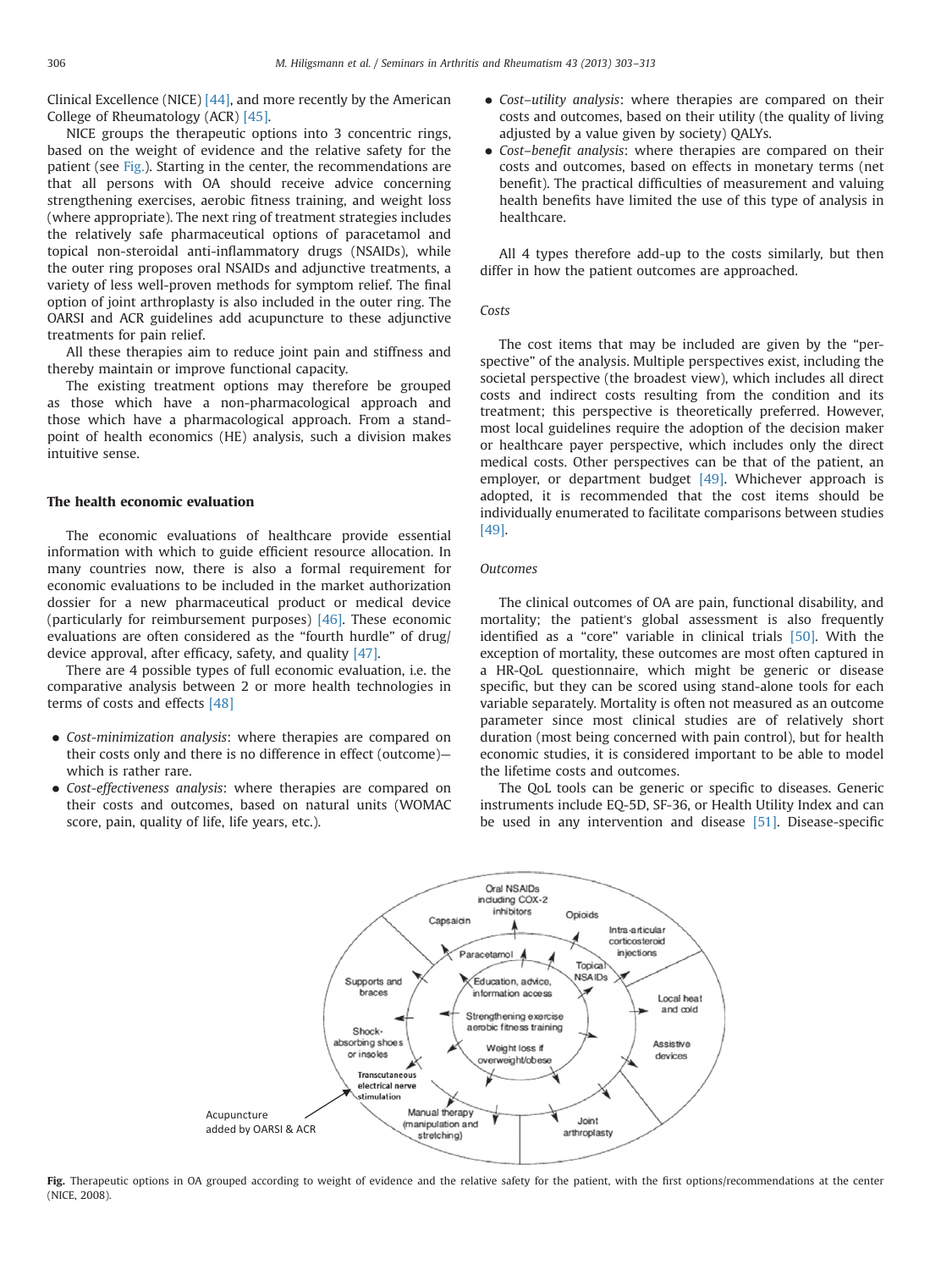questionnaires (such as the WOMAC in OA) provide greater sensitivity to the clinical condition under consideration, but they do not allow comparison with other disease areas.

To demonstrate treatment effect, the results of such tools are usually summarized as means by treatment group to demonstrate treatment effect, but some experts have argued for the adoption of response thresholds, either on a composite outcome or pain alone [\[52,53\]](#page-9-0).

A major factor for the patients who require long-term use of oral NSAIDs is the avoidance of serious gastrointestinal adverse events, such as ulcers, perforation, obstruction, or bleeding [\[54\]](#page-9-0).

The most widely used type of health economic analysis is the cost–utility analysis since it allows comparisons of different diseases with different clinical outcomes. The outcome measure used in cost–utility analyses is the QALY, a product of life expectancy and QoL or, in other words, the remaining years of life and the utility of those years. While these factors are clearly dependent on the age of the individual, other concomitant health problems, and prevailing QoL, the average indicators by age group are possible to calculate. The QALY approach has been endorsed by the OMERACT expert group [\[55\]](#page-9-0).

#### Conducting an economic evaluation

The costs of an intervention and its associated outcomes can be recorded (or estimated) by 2 different approaches: either a clinical trial-based evaluation or by decision analytic modeling. Trialbased evaluations of a type known as "explanatory trials" are particularly found in the earlier stages of drug's lifecycle. In these studies, the treated population is rigorously selected and homogeneous (and therefore a high internal validity). More frequently encountered, however, are "pragmatic trials," where patients are treated in a "real-world," clinical practice setting. Such studies have a high external validity, i.e. in tune with real clinical practice, but the internal validity (particularly randomization and treatment blinding) can be strongly compromised.

The modeling studies use initial values obtained from clinical trials, and then mathematical models to synthesize all downstream information regarding treatment process, costs, and outcomes. They therefore provide a version of reality, which may be simplified or complex but must remain credible. The preferred modeling methods include decision trees, health-state transition models (Markov), and discrete-event simulations.

The pros and cons of these economic approaches have been extensively discussed [\[56](#page-9-0)–[58\]](#page-9-0).

#### Incremental cost-effectiveness ratio and willingness-to-pay

Pharmaceutical treatments or therapeutic procedures can therefore be compared, against "standard care" or a therapy of established cost-effectiveness, using the observed costs and outcomes. While many HE trials compare just 2 treatments, it may be that no single comparator is appropriate and more than one should be included. Torrance has advocated that a new drug or treatment should be compared to "all feasible alternative treatments at all levels of intensity," while admitting that such an approach is usually impractical [\[59\].](#page-9-0)

To compare 2 treatments based on their cost per QALY, the incremental cost-effectiveness (or utility) ratio (ICER) is calculated. This is defined as the difference between the costs of 2 interventions (A and B) divided by their difference in terms of effectiveness.

$$
\frac{(Cost_A - COST_B)}{(QALY_A - QALY_B)} = ICER
$$

If an ICER is below an arbitrary threshold of "willingness-to-pay" (per effectiveness unit), then the new intervention (as opposed to the reference) is economically sound and should be adopted.

The willingness-to-pay (WTP) for a treatment is a theoretical value that is put on a treatment's effectiveness (i.e., per QALY). In the UK, this is usually taken to be about £30 000 per QALY, although NICE (who performs the economic analyses) has stated that it does not put a threshold as to what constitutes an unacceptable price, emphasizing that above this threshold the justification needs to be increasingly strong [\[60\]](#page-9-0).

Most other countries have no generally accepted or recommended thresholds for cost-effectiveness, or even a formal acceptation of the QALY as an economic construct. Nevertheless, the ICER of new therapies does indeed influence the probability of which they are reimbursed [\[61\].](#page-9-0) Therapies with low ICERs have relatively high probabilities of being reimbursed whereas those with high ICERs do not.

The World Health Organization (WHO) has suggested a costeffectiveness threshold based on evaluating each disabilityadjusted life-year (DALY) as 3 times the gross domestic product (GDP) per capita [\[62\],](#page-9-0) where a DALY is the sum of the expected number of years of life lost (due to the disease) plus the expected number of years lived with disability (due to the disease). On this basis, a willingness-to-pay of 2-times the GDP per capita was recommended and used to define intervention thresholds in osteoporosis [\[63\]](#page-9-0).

## Non-pharmacological treatments for osteoarthritis: Are they value for money?

While the importance of maintaining physical activity is wellrecognized [\[64\]](#page-9-0), the targets proposed in guidelines are frequently unmet [\[65](#page-10-0)–[68\]](#page-10-0). In part, this is because the percentage of GPs who actually advise their OA patients to exercise or refer them for physical therapy can be very low, with rates varying between 6% and 63% [\[65\]](#page-10-0). This may be due to the inherent conflict in the recommendation: exercise is beneficial but maintaining adherence is often difficult. Specialized pain reduction techniques and lifestyle modifications may be beneficial in this respect, but they require additional resources and health expenditure to be put in place. So far, there is limited evidence that such non-pharmacologic, non-surgical interventions in OA are cost-effective. Hence, the recent study by Pinto et al. [\[69\]](#page-10-0) that attempted to answer the question: "do these interventions represent good value for money?"

Their approach was to search electronic databases for all randomized controlled trials (RCTs) or quasi-RCTs that specified hip or knee OA and were published before October 1, 2010. Excluded were studies on chronic knee pain (modeling studies were also excluded since they are virtually non-existent in this field). The studies were assessed for the quality of economic reporting using the QHES (Quality of Health Economic Studies) instrument [\[70\]](#page-10-0) and classified as either "high" quality ( $\geq$  75 points) or "low" quality ( $<$  75 points). The studies were also assessed for their "risk of bias" using an internal validity checklist developed by Cochrane Back Review Group [\[71\]](#page-10-0) and classified as having either a high risk ( $<$  6 items satisfied) or low risk ( $\geq$  6 items satisfied). The costs were converted to US\$ (as valued in 2008), and where multiple costs were captured, the societal costs were reported. The primary health outcome reported was the QALY, and the WTP threshold was \$50,000. They assessed 11 studies that investigated the health economics of exercise, acupuncture, rehabilitation, and lifestyle change.

[Table 1](#page-5-0) presents a selection of the included studies with the summary details and outcome measures.

Most of the 11 studies in the review were identified as being pragmatic ("real-world") trials, but designed (or reported) in a way that raised concern of possible bias. In no study was the outcome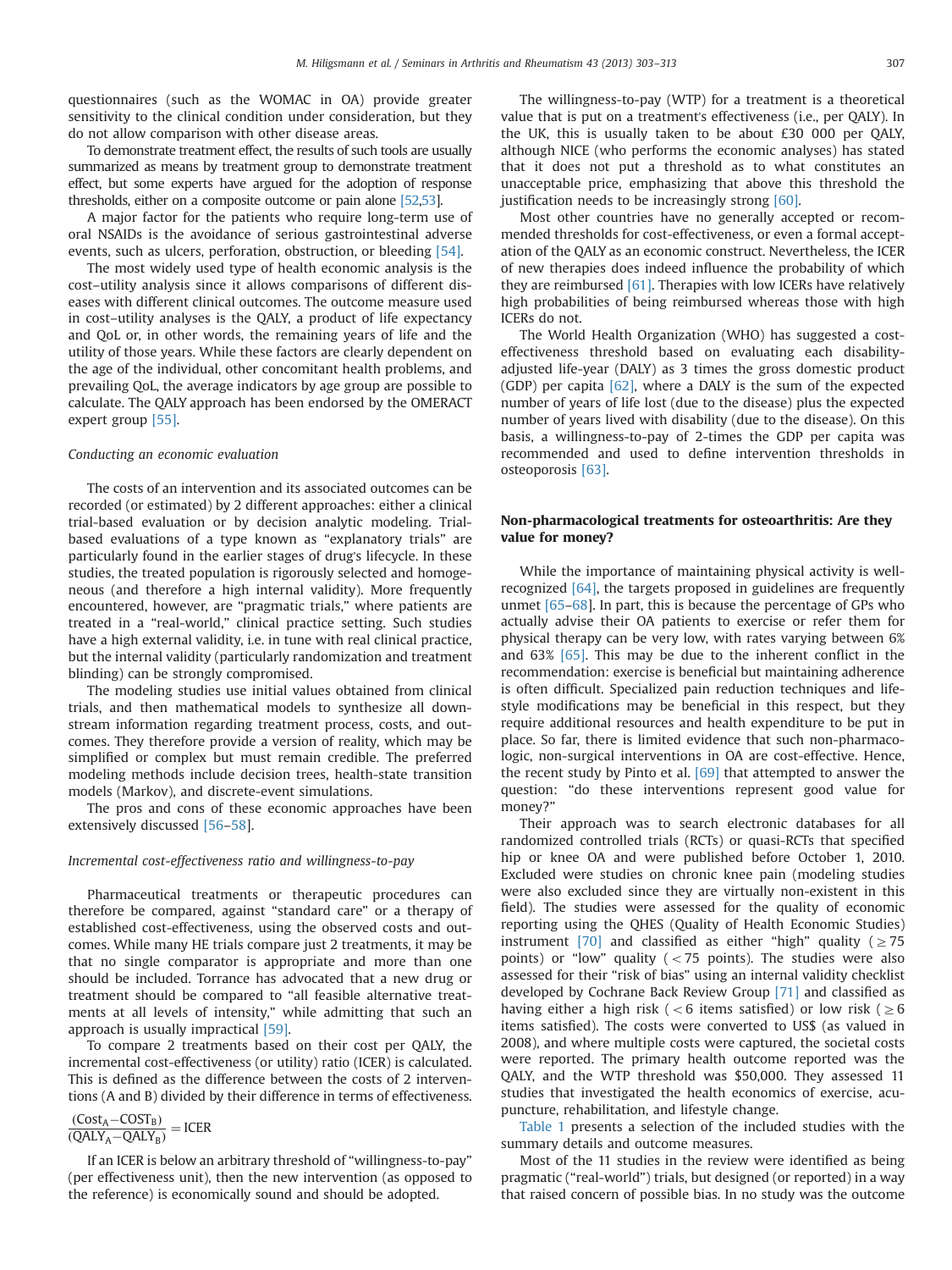#### <span id="page-5-0"></span>Table 1

Summary details of a selection of the studies reviewed by Pinto et al. [\[69\]](#page-10-0)

| Type and reference                                 | Participants and indication (Payer<br>perspective)                               | Intervention (duration) total study duration                                                                  | Primary health outcome Result (relative to control)                                                                                                                                                                                                                                                                  |  |  |  |  |
|----------------------------------------------------|----------------------------------------------------------------------------------|---------------------------------------------------------------------------------------------------------------|----------------------------------------------------------------------------------------------------------------------------------------------------------------------------------------------------------------------------------------------------------------------------------------------------------------------|--|--|--|--|
| Exercise programs                                  |                                                                                  |                                                                                                               |                                                                                                                                                                                                                                                                                                                      |  |  |  |  |
| Richardson<br>et al. [72] (UK)                     | 214 Patients; knee OA (NHS and<br>social services)                               | Physiotherapist-led classes $+$ home exercise<br>vs. home exercise alone (8 wk) 1 yr                          | Locomotor function (significantly improved)<br>Costs were 1% lower in intervention gp and mean QALY/<br>person doubled (cost saving)                                                                                                                                                                                 |  |  |  |  |
| Cochrane et al.<br>$[73]$ (UK)                     | 312 Patients; hip and/or knee<br>OA; (Societal)                                  | Instructor-led water exercises ( $n \leq 84$ )<br>vs. usual care (1 yr) 1.5 yr                                | WOMAC pain subscore (significantly improved)<br>Costs were 25% lower and incremental QALY gain<br>reported (cost saving)                                                                                                                                                                                             |  |  |  |  |
| Acupuncture<br>Reinhold et al.<br>$[74]$ (Germany) | 489 Patients; hip and/or knee<br>OA; (Societal)                                  | 10-15 acupuncture sessions over vs.<br>delayed acupuncture trt (3 mo)                                         | WOMAC index (significantly improved)<br>Costs were almost 9-fold higher, but incremental QALY<br>gain reported. Incremental cost per QALY gained $=$<br>\$25,707 (good value for money)                                                                                                                              |  |  |  |  |
| Rehabilitation programs                            |                                                                                  |                                                                                                               |                                                                                                                                                                                                                                                                                                                      |  |  |  |  |
| Coupé et al.<br>$[75]$ (the                        | 200 Patients; hip and/or knee<br>OA; (Societal)                                  | 18 sessions of behavioral-graded activity<br>$(BGA)^a$ vs. standard physiotherapy                             | WOMAC pain subscore and pain VAS (NS difference over<br>short and long-term)                                                                                                                                                                                                                                         |  |  |  |  |
| Netherlands)                                       |                                                                                  | $(12 \text{ wk})$ 1 yr                                                                                        | Costs were 24% lower, but at 1 yr QALYs were lost for a<br>saving of \$63,019/QALY lost (poor value for money)                                                                                                                                                                                                       |  |  |  |  |
| Hurley et al.<br>$[76]$ (UK)                       | 418 Patients; knee pain (mild-<br>severe); 3-arm (NHS and<br>social services)    | 12 sessions of ESCAPE program $\frac{b}{c}$ (either<br>individual or grp) vs. usual care (6 wk)<br>7.5 mo     | Responders on WOMAC functional subscore (i.e. $\geq$ 15%<br>improvement): (sig. improved for both rehab arms vs.<br>usual care; nd not sig diff from each other<br>Costs increased 2.5 fold for individual sessions and<br>1.6 fold for groups; QALY loss and ICER dominated by<br>usual care (poor value for money) |  |  |  |  |
| Jessep et al.<br>$[77]$ (UK)                       | 64 Patients; knee pain (mild-<br>severe) (unspecified)                           | 10 sessions of modified ESCAPE programb<br>vs. "usual physical therapy" (5 wk) 1 yr                           | WOMAC function subscore (NS difference between arms<br>at $12 \text{ mo}$ )                                                                                                                                                                                                                                          |  |  |  |  |
|                                                    |                                                                                  |                                                                                                               | Costs were 45% lower and incremental QALY gain<br>reported (good value for money)                                                                                                                                                                                                                                    |  |  |  |  |
| Lifestyle                                          |                                                                                  |                                                                                                               |                                                                                                                                                                                                                                                                                                                      |  |  |  |  |
| Lord et al. [78]                                   | 170 Patients; knee OA (Societal,<br>NHS, and individual)                         | Nurse-led patient education program vs.<br>usual care (4 wk) 1 yr                                             | WOMAC index (NS for all subscales) Cost increases to<br>\$659 ( $p < 0.001$ ), QALY increases to 0.001<br>Costs increased 3.2 fold for no QALY change; ICER<br>dominated by usual care (poor value for money)                                                                                                        |  |  |  |  |
| Patel et al. [79]                                  | 812 Patients; hip and/or knee<br>OA (health and social services<br>and Societal) | 6 sessions of self-management program plus<br>booklet vs. education booklet alone (6 wk)<br>$1 \,\mathrm{yr}$ | SF-36 physical and mental health subscores (NS<br>difference at 1 yr)<br>Healthcare costs increased 1.6 fold at 1 yr; societal costs<br>were 3% lower. A slight QALYs loss was reported: a<br>saving of \$4400/QALY lost (poor value for money)                                                                      |  |  |  |  |

OA, osteoarthritis; UK, United Kingdom; wk, week; mo, month; yr, year; NHS, National health service; vs., versus; trt, treatment; sig, significant; NS, non-significant. <sup>a</sup> BGA: A process of encouraging increasing levels of activity via long- and short-term goal setting (operant conditioning) & integrating these activities into lifestyle; provided by trained physiotherapists.

 $B$  ESCAPE = Enabling Self-management and Coping with Arthritic Knee Pain through Exercise, a rehabilitation program integrating exercise, self-management, and active coping strategies.

assessor blinded to the intervention, and several studies did not reach the minimal threshold on the internal validity checklist. Only 5 studies satisfied the quality threshold of the QHES.

The review noted that in such economic evaluations, much of the interpretation depends on the comparator used and whether it has known cost-effectiveness and approval in the clinical setting (disease and population under investigation). If this is the case, then the new treatment may be tested and the overall efficiency of healthcare spending compared.

The review also criticized that only one of the studies [\[80\]](#page-10-0) included a clinical outcome measure (% responders) that has been recommended by OMERACT-OARSI for use in evaluations of treatments for OA, although another study [\[76\]](#page-10-0) did use the percentage of responder patients on their improvement according to physical function [\[52\]](#page-9-0). Also that, although most studies used the WOMAC scale as an outcome measure, this was often expressed only as one or other of the subscales and less frequently as the total score.

An interesting outcome scenario was observed for the study of behavioral-graded activity vs. a standard physiotherapy program. The BGA program had lower costs but also QALY losses, so that the ICER, with a saving of \$63,000 per QALY lost, was situated in the south-west (lower left) quadrant of the cost-effectiveness plane. With a willingness-to-pay threshold estimate at \$50,000, this intervention would seem to be acceptable. However, the review pointed out that the value which society is willing to pay for a QALY gain is not necessarily the same as what will be accepted for QALY loss, thus breaking the symmetry of the cost–benefit relationship [\[81,82](#page-10-0)]. In this case, a greater WTP threshold in the lower left quadrant is appropriate, and this intervention should be rejected. It might be noted that the authors of the original research concluded that BGA yielded "similar" results to usual care and therefore an acceptable alternative.

Previous reviews [\[5](#page-8-0)[,83\]](#page-10-0) of exercise programs for the management of osteoarthritis (OA) of the knee have concluded on their utility, and the Ottawa Panel [\[84\]](#page-10-0) concluded that for obese/overweight OA patients, an intervention comprising physical activity with diet produced the most beneficial results. The most costeffective method to establish an effective exercise habit over the long-term however remains elusive.

The points for future research indicated by this review are the potential cost savings of employing non-healthcare professionals for the exercise training programs; that studies of training programs should try to establish a dose effect on outcome measures (as has been recently shown for physical activity levels  $[64]$ ); the need for longer and perhaps standardized time horizons (e.g., 3 years); the possible effects of exercise on structural aspects of the arthritic joint; and the interest of trying to quantify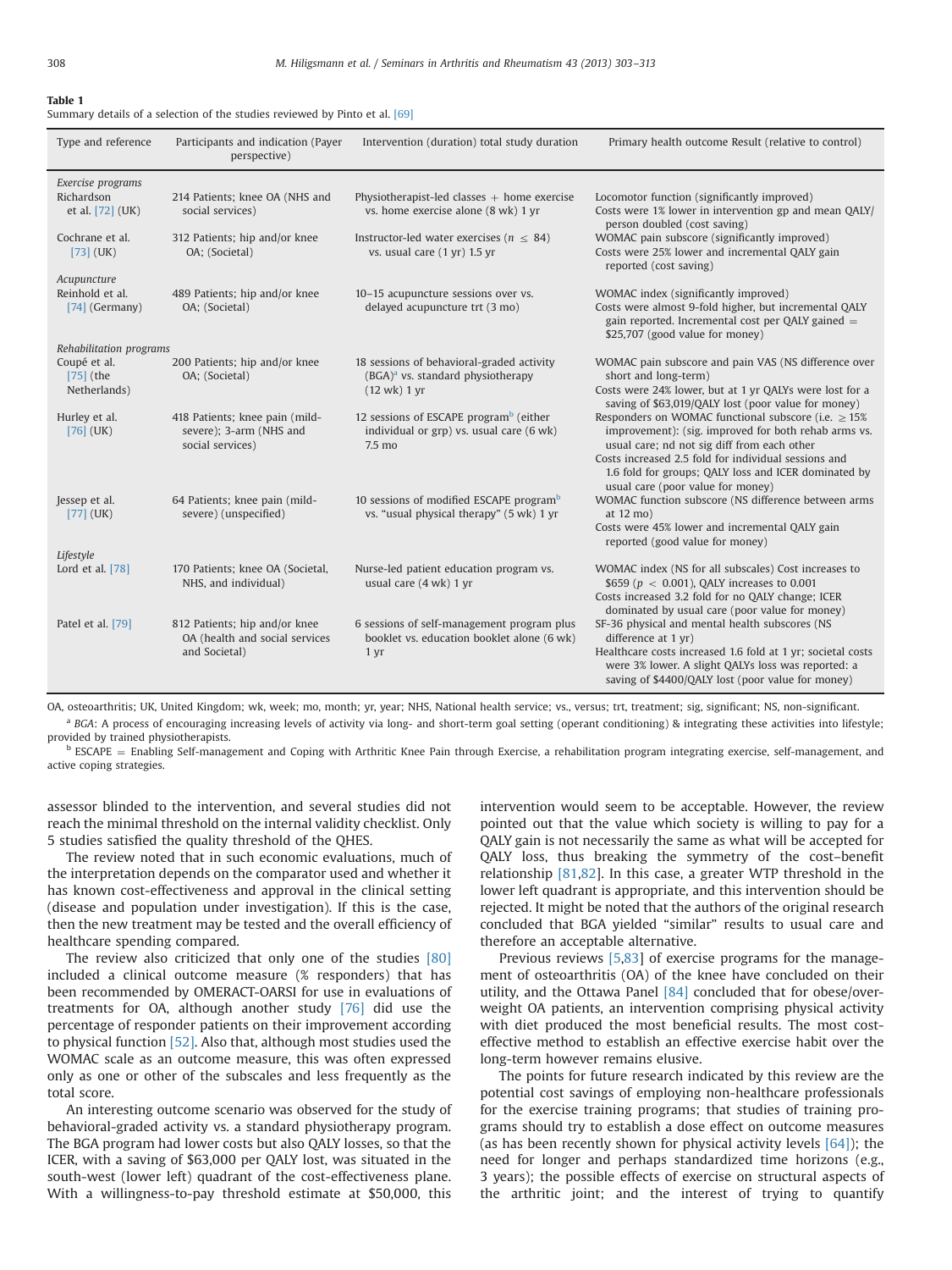independently the effects of exercise on weight loss and the effects of exercise on pain relief to estimate how weight may directly impact joint pain.

## Pharmacological treatments for osteoarthritis: Are they value for money?

Previous systematic reviews have examined the costeffectiveness of cyclooxygenase-2 (COX-2)-selective non-steroidal anti-inflammatory drugs (NSAIDs), including the ones by Maetzel et al. [\[85\]](#page-10-0) and more recently Chen and colleagues. Other reviews have examined glucosamine and chondroitin supplements [\[86\].](#page-10-0) The Chen et al. review is particularly notable for its highly detailed approach, with discussions of modeling methods and cost items.

For the purposes of the expert group meeting, a review was made of full economic evaluations that have compared the costs and outcomes of a least 2 pharmacological interventions and published between 2003 and the end of September 2012. A search was made of PubMed/Medline-referenced English language articles using the key words (and Boolean operators): [osteoarthritis] AND [cost-effectiveness, cost–utility, economic, cost]. Two reviewers (M. Hiligsmann and J. Severens) independently applied these criteria to identify citations during title and abstract screening.

A total of 16 studies that satisfied the inclusion criteria were included in our review. These are presented in [Table 2](#page-7-0) with the summary details, outcome measures, and results.

A total of 10 studies investigated COX-2-selective NSAIDs, comparing them most frequently with a traditional NSAIDs (diclofenac, ibuprofen, and naproxen) or high-dose acetaminophen. The effects of various gastroprotective agents, such as proton pump inhibitors (PPIs), histamine H2 receptor antagonists (H2RA), and misoprostol, were also tested. One study examined the semisynthetic opioid analgesic oxycodone in 2 formulations. Three studies examined oral doses of proteoglycan precursors, glucosamine (sulfate or hydrochloride), and chondroitin sulfate (which may help repair joint cartilage).

A variety of patient groups were studied, with in some cases a mixed population of OA and rheumatoid arthritis sufferers. Subgroups of patients included those who did not respond to acetaminophen; those who did not respond to acetaminophen and at high risk of developing an adverse gastrointestinal event; those at high risk of an upper gastrointestinal event; and elderly patients.

The investigators used different outcome measures, including intermediary clinical outcomes, such as the number of serious gastrointestinal disorders or the number patients without side effects, and generic outcome measures, such as years of life saved and QALYs.

Only one study [\[87\]](#page-10-0) specifically examined the incidence of serious CV event (myocardial infarction, stroke, and CV death) risk.

The studies were found to constitute a very heterogeneous ensemble, making comparisons of the results between the studies problematic.

The studies were performed in several different countries with quite diverse public health systems including Canada, the UK, the USA, Taiwan, Australia, Germany, Mexico, the Netherlands, and Belgium. Various analytical models were used including decision tree analysis, Markov model, discrete-event simulation, simulation model, and trial-based economic evaluation. The time horizon of the analysis varied from 4 months to lifetime.

Because of the large heterogeneity observed in the treatment comparisons and methodologies, few firm conclusions could be reached. In common with Chen et al. [\[54\]](#page-9-0), it was noted that drug manufacturers sponsored a majority of published analyses. Studies not supported by the drug manufacturers were considerably less favorable to COX-2-selective NSAIDs. Longer follow-up is needed

to allow a clearer understanding of adverse event rates and their associated outcomes.

In some cases, it was noted that the different payer perspectives used in the studies could affect the interpretation of the results. So, by example, in the study of Marshall et al. [\[92\],](#page-10-0) oxycodone was cost-effective compared with oxycodone–acetaminophen from the societal perspective, but probably not from the healthcare perspective. The working group therefore recommends using a 3-step approach, capturing (a) the cost of intervention, (b) all healthcare costs, and (c) societal costs, and attempt to illustrate each of these on the same cost-effectiveness plane.

## Discussion and conclusions

From this short review and the expert discussion, it is apparent that OA is a growing problem in Western societies. Recent epidemiological research suggests that, for individuals of 60 years of age or older, the prevalence of symptomatic OA is about 10% for knee OA and 5–7% for hip OA, but these levels could increase in the future because of the increasing rates of obesity and longevity [\[1,2\]](#page-8-0).

OA is associated with higher risk of QoL decline, comorbidity, and death. It is associated with productivity losses in individuals who are gainfully employed, and with the socioeconomic demands to increase the retirement age, the burden of this productivity loss will rise. The direct costs associated with OA are high and mostly driven by the cost of surgery and hospitalization. The actual costs remain challenging to measure because of the high variability of cost estimates and the different pricing structures (as illustrated by the recent US study requesting bundled prices for THA).

The inference that OA constitutes a considerable burden of illness on western societies is not new (e.g. [\[101,102\]](#page-10-0)), but is supported by numerous recent HE studies with rigorous methodological approaches. In particular, the burden of the disease in Europe has been addressed, with more consensual diagnosis criteria and consistent methodological approaches.

In view of these epidemiologic and economic pressures, there is a growing urgency for more effective treatments for OA: both symptomatic treatments, which are safe over the long-term, and disease-modifying treatments, which could slow or halt disease progression. It is also important to promote non-pharmacological approaches, already adopted by guidelines, to help patients bring about beneficial lifestyle changes. For each of these approaches, it is necessary to find the most cost-effective options and, eventually, identify optimal combinations of these options.

The HE studies that were reviewed and discussed during this meeting showed considerable heterogeneity in terms of methodology and reporting, which seriously undermines their usefulness in metaanalyses and understanding the reasons for outcome differences. The variety of methodological approaches is a short-coming that has been recognized before. In 2002, an article published under the auspices of the Outcome Measures in Rheumatology (OMERACT) and the International League Against Rheumatism (ILAR) [\[103\]](#page-10-0) warned against the "lack of agreement on methods" considering it to be a "threat to the validity, usability, and comparability of such [economic] research and [having] major implications on regulatory decisions." Although several guidelines on the subject are available (ISPOR, OARSI, etc.; [\[104,105\]](#page-10-0)), it seems that their advice goes unheeded.

As recommended previously [\[103,106](#page-10-0),[107](#page-10-0)], the present working group was strongly supportive of the development of a reference case for HE studies in OA, i.e. a "core set" of minimum criteria that should be included to allow comparability across studies. But, in addition to this, the present working group advocated that the "standard optimal care" be more clearly defined, in terms of best clinical practice, for the control arms of interventional studies. Such an optimal care guideline would have to integrate stage of the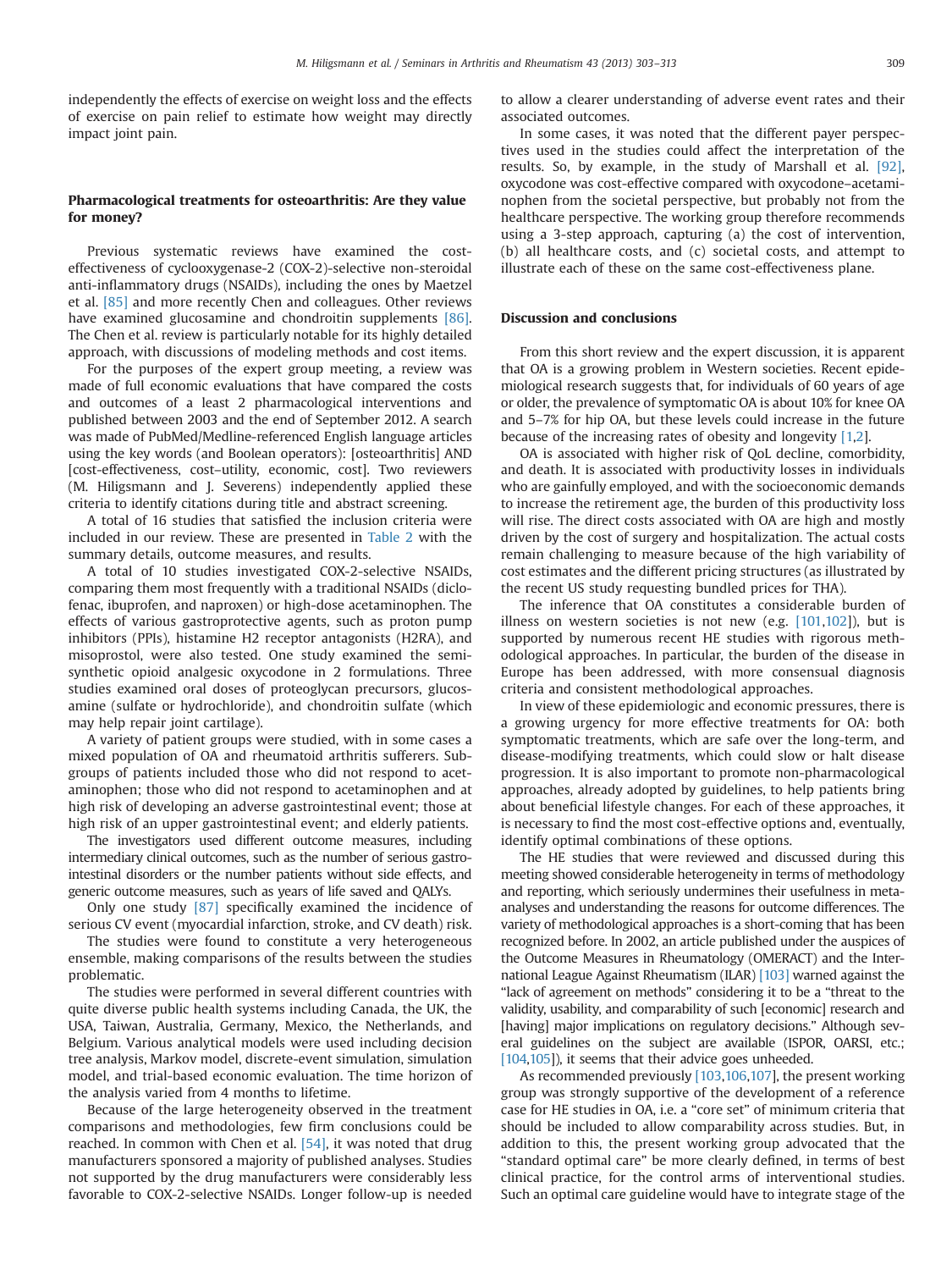#### <span id="page-7-0"></span>Table 2

Summary details of cost-effectiveness and cost–utility of pharmacological treatments in osteoarthritis

| Reference and<br>country                           | Model                                 | Outcome measure(s)                                                    | Intervention                                                                                       | Results                                                                                                                                                                                                                                    |
|----------------------------------------------------|---------------------------------------|-----------------------------------------------------------------------|----------------------------------------------------------------------------------------------------|--------------------------------------------------------------------------------------------------------------------------------------------------------------------------------------------------------------------------------------------|
| Kamath et al.<br>$[88]$ (USA)                      | Decision tree                         | GI adverse events/patients<br>who achieved perceptible<br>relief pain | Rofecoxib and celecoxib vs. high-dose<br>acetaminophen or ibuprofen with or<br>without misoprostol | In average-risk population, acetaminophen dominates the<br>other options in terms of cost per GI event averted<br>In high-risk patients (for GI events) and those who do not<br>respond to acetaminophen, rofecoxib dominates<br>ibuprofen |
| Maetzel et al.<br>$[85]$ (Canada)                  | Markov                                | Quality-adjusted life years<br>(QALY)                                 | vs. with ibuprofen and diclofenac                                                                  | Rofecoxib vs. with naproxen and celecoxib For patients with RA at average risk, both rofecoxib and<br>celecoxib are not cost-effective. In high-risk patients,<br>they are cost-effective                                                  |
| Spiegel et al. [89] Decision tree<br>(USA)         |                                       | <b>QALY</b>                                                           | Rofexocib and celecoxib (coxibs) vs.<br>naproxen                                                   | US\$ 275,809 per QALY in average-risk patients<br>US\$ 55,803 per in patients with a history of bleeding<br>ulcers                                                                                                                         |
| Moore et al. [90] Decision tree<br>(UK)            |                                       | <b>QALY</b>                                                           | Etoricoxib vs. non-selective NSAIDs                                                                | Cost saving over non-selective NSAIDs used with a PPI or<br>misoprostol<br>£12,466 per QALY vs. non-selective NSAIDs alone<br>£6438 per QALY vs. NSAIDs co-prescribed with H2<br>antagonists                                               |
| Yen et al. [91]<br>(Taiwan)                        | Decision tree                         | <b>OALY</b>                                                           | Celecoxib vs. naproxen<br>Hyaluronan vs. celecoxib                                                 | US\$ 21,226 per QALY<br>US\$ 42,000 per QALY                                                                                                                                                                                               |
| Marshall et al.<br>$[92]$ (Canada)                 | Trial-based<br>economic<br>evaluation | <b>QALY</b>                                                           | Oxycodone vs. oxycodone–acetaminophen Dominant (societal perspective)                              | US\$ 75,810 per QALY (healthcare perspective)                                                                                                                                                                                              |
| Loyd et al. [87]<br>(Canada)                       | Decision tree                         | QALY                                                                  | Celecoxib vs. NSAIDs                                                                               | US\$ 31,097 per QALY (base model)                                                                                                                                                                                                          |
| Ward et al. [93]<br>(Germany)                      | Discrete-<br>event<br>simulation      | QALY                                                                  | OROS hydromorphone vs. oxycodone                                                                   | €8343 per QALY                                                                                                                                                                                                                             |
| Al et al. [94]<br>(Netherlands)                    | Decision tree                         | Life year gained (LYG)                                                | NSAIDs, arthrotec and celecoxib                                                                    | For arthrotec compared to NSAIDs alone, €5676 per LYG<br>for all patients and $\epsilon$ 526 for medium- to high-risk<br>patients<br>For celecoxib vs. arthrotec, from €56,667 to €15,429<br>according to pat risk                         |
| Contreras-<br>Hernandez<br>et al. [95]<br>(Mexico) | Decision tree                         | control without adverse<br>events                                     | Number of patient with pain Celecoxib, non-selective NSAIDs, and<br>acetaminophen                  | Celexocib was dominant                                                                                                                                                                                                                     |
| Bessette et al.<br>$[96]$ (Canada)                 | Markov<br>model                       | QALY                                                                  | Celecoxib (first-, second-, and third-line)                                                        | Second-line celecoxib was dominant                                                                                                                                                                                                         |
| Black et al. [86]<br>(UK)                          | Cohort<br>simulation                  | QALY                                                                  | Glucosamine sulfate/hydrochloride and<br>chondroitin sulfate                                       | £21,335 per QALY for adding glucosamine sulfate to<br>current care                                                                                                                                                                         |
| Latimer et al.<br>$[97]$ (England<br>and Wales)    | Markov<br>model                       | <b>OALY</b>                                                           | COX-2-selective inhibitors and traditional<br>NSAIDs alone or in combination with PPI              | ICER less than £1000 for the addition of a PPI to both COX-<br>2-selective inhibitors and traditional NSAIDs                                                                                                                               |
| Bruyère et al.<br>[98] (Belgium)                   | Trial-based<br>economic<br>evaluation | QALY                                                                  | Chondroitin sulfate vs. placebo                                                                    | €12,984-20,866 per QALY                                                                                                                                                                                                                    |
| Scholtissen et al. Trial-based<br>$[99]$ (Belgium) | economic<br>evaluation                | QALY                                                                  | Glucosamine sulfate vs. paracetamol<br>Glucosamine sulfate vs. placebo                             | Dominant<br>€3617 per QALY                                                                                                                                                                                                                 |
| Brereton et al.<br>$[100]$ (UK)                    | Cohort<br>simulation                  | QALY                                                                  | Celecoxib plus a PPI vs. diclofenac plus a<br>PPI                                                  | £9377 per QALY                                                                                                                                                                                                                             |

GI, gastro-intestinal; OA, osteoarthritis; PPI, proton pump inhibitor; QALY, quality-adjusted life-year; RA, rheumatoid arthritis; vs., versus.

disease (probably a combination of non-pharmacological and pharmacological approaches) and would have to be joint specific (knee, hip, and hand). It is recognized however that due to the large number of treatment options and relatively poor evidence of their efficacy in combination, the task is considerable [\[108\].](#page-10-0) Be that as it may, the goal of being able to define a reference treatment would facilitate the development of any new treatment and provide a robust comparator for future meta-analysis.

In order to find a consensus for this task, it was strongly encouraged that the Grading of Recommendations Assessment, Development, and Evaluation (GRADE) process [\[109\]](#page-10-0) be followed to evaluate studies in the field and evaluate their outcomes and quality of evidence. This process differs from other assessment methods in that it "evaluates the evidence across studies for confidence in effect for each outcome and separates out judgments about the quality of the evidence from judgments about the importance of the recommendation" [\[110\]](#page-10-0).

The evaluation of published articles was also an area of concern for the expert group. It was often noted that important information was missing from the abstracts of reviewed articles and in some cases, useful data was also missing from the body of the article. One step toward better reporting has been taken with the publication of CHEERS statement [\[111\].](#page-10-0) Similar to the "CONSORT" statement for randomized controlled trials, this initiative provides a checklist of items to include when reporting economic assessments of health interventions. Efforts are also needed to promote the use of guidelines used to evaluate and grade published studies [\[70,112](#page-10-0)].

At the present time, the treatments for OA concern essentially pain relief. If disease-modifying OA drugs (DMOADs) could be developed in the future [\[113,114](#page-10-0)], then it is possible they could dominate HE evaluations. But these treatments are likely to be expensive and may not work for everyone. The clinical questions will then become, in which patients do these provide the most benefit and at what stage of OA progression they should be used.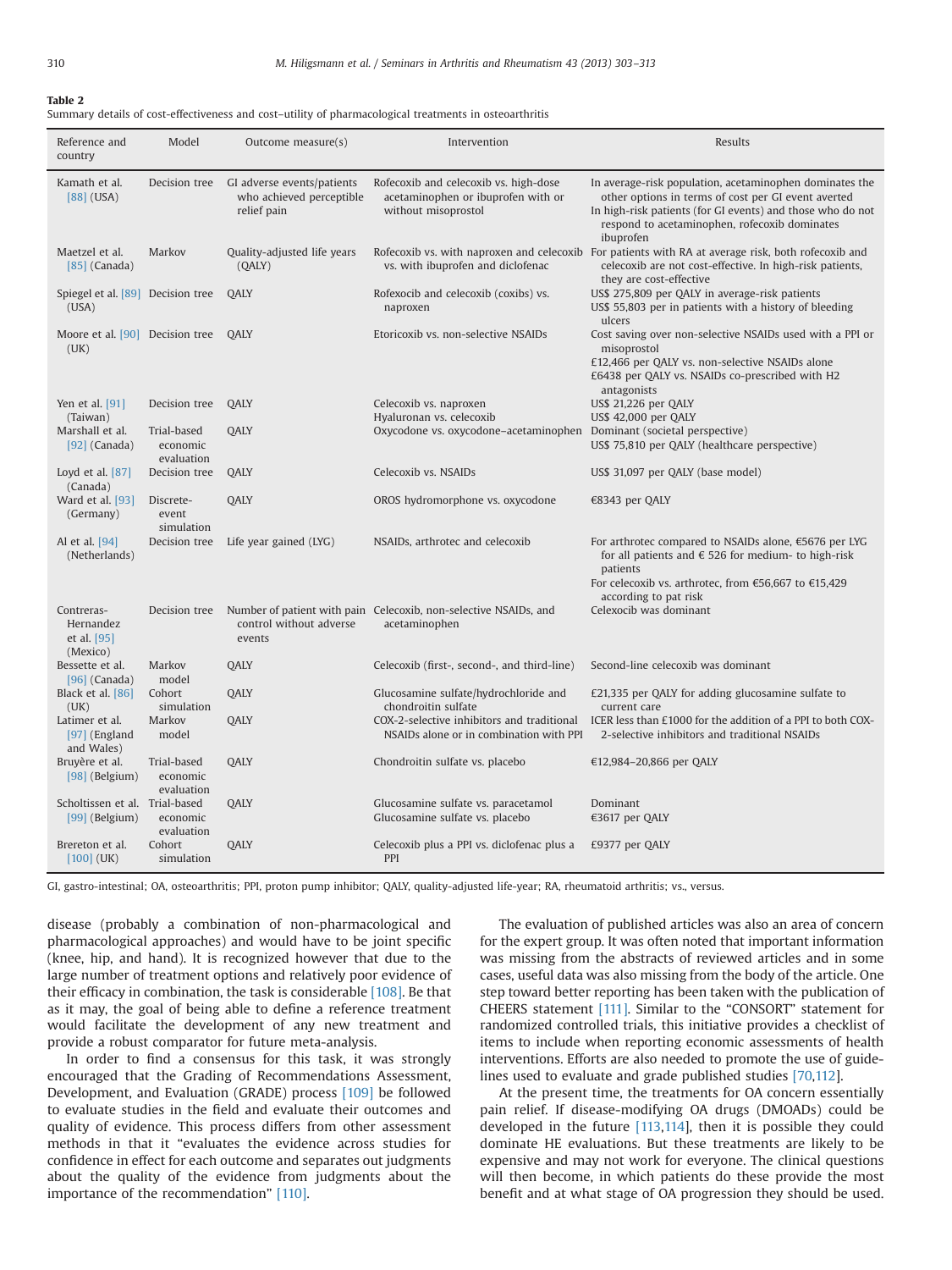<span id="page-8-0"></span>The first question will probably be answered by the mechanism of action of the DMOAD and the biomarkers associated with and radiographic characteristics of the diseased joint. The second question, the problem of staging in OA, continues to provoke debate. The lack of a hard clinical end point (and a probabilistic model of attaining that endpoint) is one of the main differentiating factors in the economic research on OA compared with osteoporosis (OP). Although the final outcome of HE is the QALY gain/loss over lifetime, it can be informative to assess differences at an intermediate endpoint. Thus, to be able to capture QALY gain/ difference at the "time of treatment failure" should be investigated and included in new analytical models.

The surrogate endpoint in OA of "time to treatment failure" or "need for joint replacement surgery" based on the structural changes and symptomatic thresholds has been proposed previously [\[115,116](#page-10-0)], but due to regional differences as to when to perform surgery and the inconsistencies in the decision process, this proposition has still to convince the clinical opinion leaders [\[14\]](#page-9-0).

Due to the major cost implications of TJA, delaying such a step (where possible) has a significant effect on health budgets. Furthermore, because most TJA are elective procedures and the utilization of elective surgery is likely to increase, it has been argued that the development of appropriateness criteria to determine priorities will provide a powerful tool for controlling costs [\[117,118\]](#page-10-0). The use of a validated surrogate endpoint could also prove critical for the development of DMOADs. Thus, economic models of OA will, in the future, have to integrate the possibilities of structural modification and intermediate endpoints. It will also be necessary to address the question of whether by prolonging the time to arthroplasty, the success of this intervention (in terms of recovery time, QOL, revision, etc.) is negatively impacted.

In conclusion, OA is a common disease with high prevalence in later life. Although the prevalence rates vary widely across studies, due to differences in diagnostic criteria and populations, some clear patterns are beginning to emerge. One is the increasing risk in overweight individuals, whereas others are the relatively greater risk in older women than men and the increasing prevalence in younger age groups of both sexes (particularly the 50–59 years of age). The growing demand for elective surgery for joint replacement, particularly from relatively younger age groups, drives the need for more long-lasting prostheses and increases the risk of surgical revision. Even within the traditional population base, the costs of treatment (driven mainly by joint replacement) are rising steadily and pose a considerable cost burden on welfare states. Current treatments, which comprise pharmacological and non-pharmacological therapies, aim to reduce pain and maintain functional performance, but they are not always good value for money. But HE studies conducted in the field fail to allow ready comparison, and few hard conclusions can be drawn. Previously issued guidelines and reference case analysis for HE studies appear to go largely unheeded. The working group concluded that the development of a consensus on standard optimal care of OA patients (according to stage and affected joint) would greatly help in assuring comparability between studies and support the reference case. This and the fine-tuning of the concepts of "time to treatment failure" or "time to arthroplasty" will assist the regulatory pathway for future disease-modifying drugs. Thus, there remains much to be done in terms of providing clinical guidelines for treating OA as well as promoting the use of existing methodological guidelines for the conduct of HE studies before we can be certain of the real incremental cost-effectiveness between existing treatment options.

## Conflicts of interest

M.H. (Mickael Hiligsmann) has received research grant, lecture fees, and/or consulting fees from Amgen, Pfizer, Novartis, Servier,

and SMB. C.C. has received honoraria and consulting fees from AMGEN, GSK, Alliance for Better Bone Health, MSD, Eli Lilly, Pfizer, Novartis, Servier, Medtronic, and Roche. M.-L.B. was consultant and grant recipient from Amgen, Eli Lilly, MSD, Novartis, NPS, Roche, and Servier. O.B. has received grant research from IBSA, Merck Sharp & Dohme, Nutraveris, Novartis, Pfizer, Rottapharm, Servier, and Theramex; consulting or lecture fees from IBSA, Rottapharm, Servier, and SMB; and reimbursement for attending meetings from IBSA, Merck Sharp & Dohme, Novartis, Pfizer, Rottapharm, Servier, and Theramex. M.H. (Marc Hochberg) was a member of the Scientific Advisory Board of TREAT-OA Consortium; has served as a consultant to Abbott Laboratories, Allergan, Bioiberica S.A., Covidien, Iroko Pharmaceuticals, Merck & Co., and Pfizer Inc; and received speaker fees from Bioiberica S.A. and IBSA. D.H. receives royalties from DJO. T.K. has received fees for speaking from Abbott, AstraZeneka, Hospira, MSD/Schering-Plough, Nicox, Pfizer/Wyeth, Roche, and UCB; funds for research from Diakonhjemmet Hospital from Abbott, BMS, MSD/Schering-Plough, Pfizer/ Wyeth, Roche, and UCB; and fees for consulting from Abbott, BMS, MSD/Schering-Plough, Nicox, Pfizer/Wyeth, Roche, and UCB. S.S. has served as an advisor for Lilly, Novartis, and Pfizer/Wyeth; has served as a consultant for Genentech, Lilly, Novartis, and Pfizer/ Wyeth; and has received research support from Lilly and Pfizer/ Wyeth. R.R. has received consulting and lecture fees for Merck Sharp and Dohme, Eli Lilly, Amgen, Novartis, Servier, Nycomed, Nestlé, and Danone. L.R. is an employee of Rottapharm. Y.T. is an employee of Servier. P.T. has received from UCB, Chelsea, and BMS. J.-Y.R. has received consulting fees, paid advisory boards, lecture fees, and/or grant support from Servier, Novartis, Negma, Lilly, Wyeth, Amgen, GlaxoSmithKline, Roche, Merckle, Nycomed, NPS, Theramex, UCB, Merck Sharp and Dohme, Rottapharm, IBSA, Genevrier, Teijin, Teva, Ebewee Pharma, Zodiac, Analis, Novo-Nordisk, and Bristol Myers Squibb.

N.A., M.B., J.B., F.G., J.K., A.L., J.-P.L., D.P., S.R-N, and H.S. have no conflicts of interest.

#### Acknowledgments

The authors would like to thank Jeremy Grierson, PhD, for his assistance in preparing the draft of the manuscript from the presentations and discussions of the working group participants.

#### References

- [1] [Committee For Medicinal Products for Human use \(CHMP\). Guideline](http://refhub.elsevier.com/S0049-0172(13)00151-0/othref0005) [on clinical investigation of medicinal products used in the treatment of](http://refhub.elsevier.com/S0049-0172(13)00151-0/othref0005) [osteoarthritis. CPMP/EWP/784/97 Rev. 1. 2010. European Medicines Agency,](http://refhub.elsevier.com/S0049-0172(13)00151-0/othref0005) [20-1-2010.](http://refhub.elsevier.com/S0049-0172(13)00151-0/othref0005)
- [2] [Leskinen J, Eskelinen A, Huhtala H, Paavolainen P, Remes V. The incidence of](http://refhub.elsevier.com/S0049-0172(13)00151-0/sbref1) [knee arthroplasty for primary osteoarthritis grows rapidly among baby](http://refhub.elsevier.com/S0049-0172(13)00151-0/sbref1) [boomers: a population-based study in Finland. Arthritis Rheum 2012;](http://refhub.elsevier.com/S0049-0172(13)00151-0/sbref1) [64\(2\):423](http://refhub.elsevier.com/S0049-0172(13)00151-0/sbref1)–8.
- [3] [Katz JN. Total joint replacement in osteoarthritis. Best Pract Res Clin](http://refhub.elsevier.com/S0049-0172(13)00151-0/sbref2) [Rheumatol 2006;20\(1\):145](http://refhub.elsevier.com/S0049-0172(13)00151-0/sbref2)–53.
- [4] [Hiligsmann M, Reginster JY. The economic weight of osteoarthritis in Europe.](http://refhub.elsevier.com/S0049-0172(13)00151-0/sbref3) [Medicographia 2013;35:197](http://refhub.elsevier.com/S0049-0172(13)00151-0/sbref3)–202.
- [5] [Roddy E, Doherty M. Changing life-styles and osteoarthritis: what is the](http://refhub.elsevier.com/S0049-0172(13)00151-0/sbref4) [evidence? Best Pract Res Clin Rheumatol 2006;20\(1\):81](http://refhub.elsevier.com/S0049-0172(13)00151-0/sbref4)–97.
- [6] [Pereira D, Peleteiro B, Araujo J, Branco J, Santos RA, Ramos E. The effect of](http://refhub.elsevier.com/S0049-0172(13)00151-0/sbref5) osteoarthritis defi[nition on prevalence and incidence estimates: a systematic](http://refhub.elsevier.com/S0049-0172(13)00151-0/sbref5) [review. Osteoarthritis Cartilage 2011;19\(11\):1270](http://refhub.elsevier.com/S0049-0172(13)00151-0/sbref5)–85.
- [7] [Altman R, Alarcon G, Appelrouth D, Bloch D, Borenstein D, Brandt K, et al. The](http://refhub.elsevier.com/S0049-0172(13)00151-0/sbref6) [American College of Rheumatology criteria for the classi](http://refhub.elsevier.com/S0049-0172(13)00151-0/sbref6)fication and report[ing of osteoarthritis of the hand. Arthritis Rheum 1990;33\(11\):1601](http://refhub.elsevier.com/S0049-0172(13)00151-0/sbref6)–10.
- [8] [Altman R, Alarcon G, Appelrouth D, Bloch D, Borenstein D, Brandt K, et al. The](http://refhub.elsevier.com/S0049-0172(13)00151-0/sbref7) [American College of Rheumatology criteria for the classi](http://refhub.elsevier.com/S0049-0172(13)00151-0/sbref7)fication and report[ing of osteoarthritis of the hip. Arthritis Rheum 1991;34\(5\):505](http://refhub.elsevier.com/S0049-0172(13)00151-0/sbref7)–14.
- [9] [Bijlsma JW, Berenbaum F, Lafeber FP. Osteoarthritis: an update with](http://refhub.elsevier.com/S0049-0172(13)00151-0/sbref8) [relevance for clinical practice. Lancet 2011;377\(9783\):2115](http://refhub.elsevier.com/S0049-0172(13)00151-0/sbref8)–26.
- [10] Nelson AE, Jordan JM. Defi[ning osteoarthritis: a moving target. Osteoarthritis](http://refhub.elsevier.com/S0049-0172(13)00151-0/sbref9) [Cartilage 2012;20\(1\):1](http://refhub.elsevier.com/S0049-0172(13)00151-0/sbref9)–3.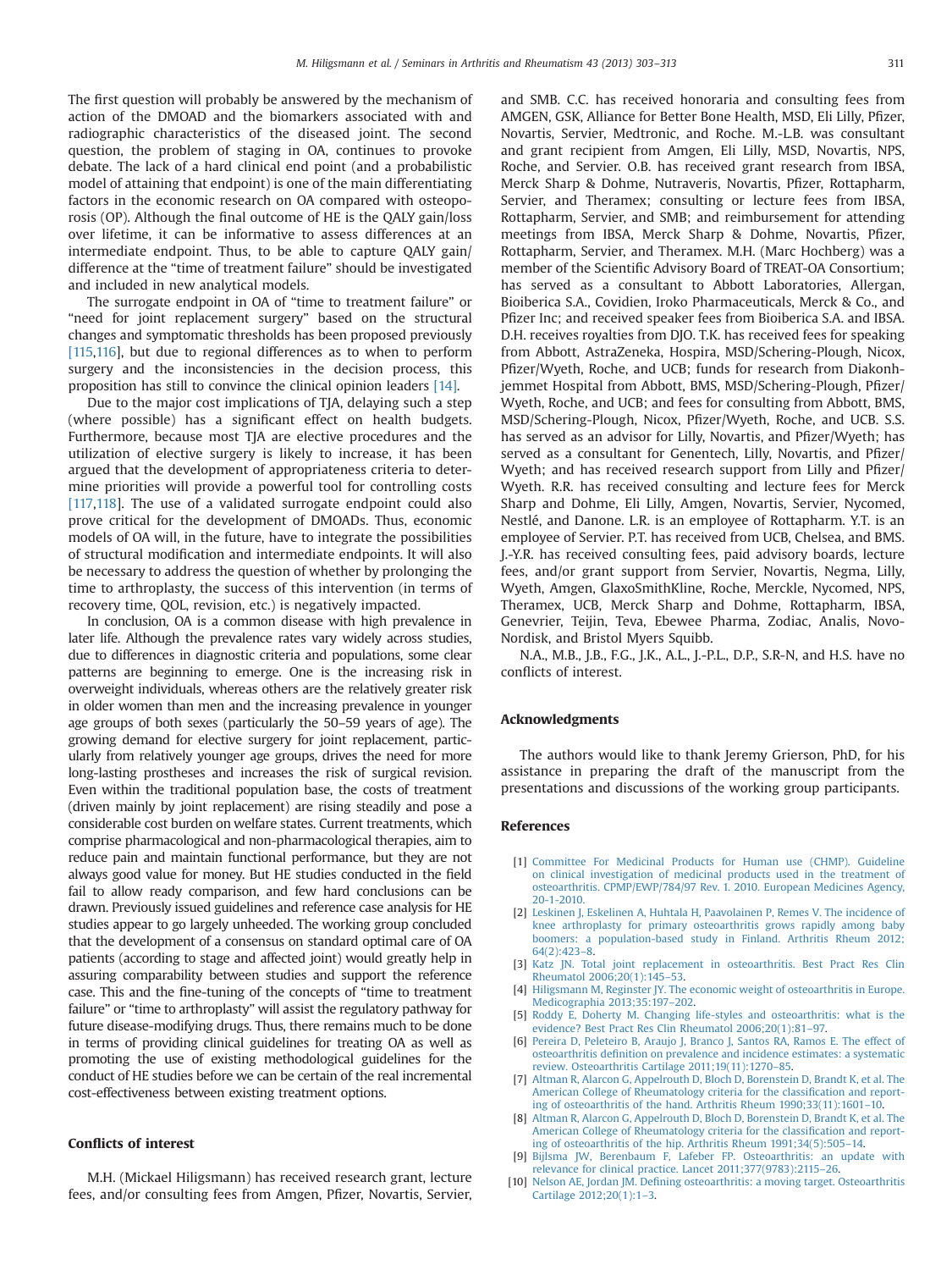- <span id="page-9-0"></span>[11] [Arden N, Nevitt MC. Osteoarthritis: epidemiology. Best Pract Res Clin](http://refhub.elsevier.com/S0049-0172(13)00151-0/sbref10) [Rheumatol 2006;20\(1\):3](http://refhub.elsevier.com/S0049-0172(13)00151-0/sbref10)–25.
- [12] [Valdes AM, Doherty S, Muir KR, Zhang W, Maciewicz RA, Wheeler M, et al.](http://refhub.elsevier.com/S0049-0172(13)00151-0/sbref11) [Genetic contribution to radiographic severity in osteoarthritis of the knee.](http://refhub.elsevier.com/S0049-0172(13)00151-0/sbref11) [Ann Rheum Dis 2012;71\(9\):1537](http://refhub.elsevier.com/S0049-0172(13)00151-0/sbref11)–40.
- [13] [Vos T, Flaxman AD, Naghavi M, Lozano R, Michaud C, Ezzati M, et al. Years](http://refhub.elsevier.com/S0049-0172(13)00151-0/sbref12) [lived with disability \(YLDs\) for 1160 sequelae of 289 diseases and injuries](http://refhub.elsevier.com/S0049-0172(13)00151-0/sbref12) [1990-2010: a systematic analysis for the Global Burden of Disease Study](http://refhub.elsevier.com/S0049-0172(13)00151-0/sbref12) [2010. Lancet 2013;380\(9859\):2163](http://refhub.elsevier.com/S0049-0172(13)00151-0/sbref12)–96.
- [14] [Altman RD, Abadie E, Avouac B, Bouvenot G, Branco J, Bruyere O, et al.](http://refhub.elsevier.com/S0049-0172(13)00151-0/sbref13) [Total joint replacement of hip or knee as an outcome measure for struc](http://refhub.elsevier.com/S0049-0172(13)00151-0/sbref13)[ture modifying trials in osteoarthritis. Osteoarthritis Cartilage 2005;13\(1\):](http://refhub.elsevier.com/S0049-0172(13)00151-0/sbref13) [13](http://refhub.elsevier.com/S0049-0172(13)00151-0/sbref13)–9.
- [15] [OECD. Health at a glance 2011. OECD indicators. OECD Publishing 2011.](http://refhub.elsevier.com/S0049-0172(13)00151-0/othref0010) 〈[http://dx.doi.org/10.1787/health\\_glance-2011-en](dx.doi.org/http://dx.doi.org/10.1787/health_glance-2011-en)〉.
- [16] [Piscitelli P, Iolascon G, Di TG, Bizzi E, Chitano G, Argentiero A, et al.](http://refhub.elsevier.com/S0049-0172(13)00151-0/sbref14) [Socioeconomic burden of total joint arthroplasty for symptomatic hip and](http://refhub.elsevier.com/S0049-0172(13)00151-0/sbref14) [knee osteoarthritis in the Italian population: a 5-year analysis based on](http://refhub.elsevier.com/S0049-0172(13)00151-0/sbref14) [hospitalization records. Arthritis Care Res \(Hoboken\) 2012;64\(9\):1320](http://refhub.elsevier.com/S0049-0172(13)00151-0/sbref14)–7.
- [17] [Kurtz SM, Lau E, Ong K, Zhao K, Kelly M, Bozic KJ. Future young patient](http://refhub.elsevier.com/S0049-0172(13)00151-0/sbref15) [demand for primary and revision joint replacement: national projections](http://refhub.elsevier.com/S0049-0172(13)00151-0/sbref15) [from 2010 to 2030. Clin Orthop Relat Res 2009;467\(10\):2606](http://refhub.elsevier.com/S0049-0172(13)00151-0/sbref15)–12.
- [18] Tarride JE, Haq M, O'[Reilly DJ, Bowen JM, Xie F, Dolovich L, et al. The excess](http://refhub.elsevier.com/S0049-0172(13)00151-0/sbref16) [burden of osteoarthritis in the province of Ontario, Canada. Arthritis Rheum](http://refhub.elsevier.com/S0049-0172(13)00151-0/sbref16) [2012;64\(4\):1153](http://refhub.elsevier.com/S0049-0172(13)00151-0/sbref16)–61.
- [19] [Losina E, Walensky RP, Reichmann WM, Holt HL, Gerlovin H, Solomon DH,](http://refhub.elsevier.com/S0049-0172(13)00151-0/sbref17) [et al. Impact of obesity and knee osteoarthritis on morbidity and mortality in](http://refhub.elsevier.com/S0049-0172(13)00151-0/sbref17) [older Americans. Ann Intern Med 2011;154\(4\):217](http://refhub.elsevier.com/S0049-0172(13)00151-0/sbref17)–26.
- [20] [Ethgen O, Bruyere O, Richy F, Dardennes C, Reginster JY. Health-related](http://refhub.elsevier.com/S0049-0172(13)00151-0/sbref18) [quality of life in total hip and total knee arthroplasty. A qualitative and](http://refhub.elsevier.com/S0049-0172(13)00151-0/sbref18) [systematic review of the literature. J Bone Joint Surg Am 2004;86-A\(5\):](http://refhub.elsevier.com/S0049-0172(13)00151-0/sbref18) [963](http://refhub.elsevier.com/S0049-0172(13)00151-0/sbref18)–74.
- [21] [Bruyere O, Ethgen O, Neuprez A, Zegels B, Gillet P, Huskin JP, et al. Health](http://refhub.elsevier.com/S0049-0172(13)00151-0/sbref19)[related quality of life after total knee or hip replacement for osteoarthritis: a](http://refhub.elsevier.com/S0049-0172(13)00151-0/sbref19) -year prospective study. Arch Orthop Trauma Surg 2012;132(11):1583-7
- [22] [Losina E, Walensky RP, Kessler CL, Emrani PS, Reichmann WM, Wright EA,](http://refhub.elsevier.com/S0049-0172(13)00151-0/sbref20) [et al. Cost-effectiveness of total knee arthroplasty in the United States:](http://refhub.elsevier.com/S0049-0172(13)00151-0/sbref20) [patient risk and hospital volume. Arch Intern Med 2009;169\(12\):1113](http://refhub.elsevier.com/S0049-0172(13)00151-0/sbref20)–21.
- [23] [Fordham R, Skinner J, Wang X, Nolan J. The economic bene](http://refhub.elsevier.com/S0049-0172(13)00151-0/sbref21)fit of hip [replacement: a 5-year follow-up of costs and outcomes in the Exeter Primary](http://refhub.elsevier.com/S0049-0172(13)00151-0/sbref21) [Outcomes Study. BMJ Open 2012;2\(3\):e000752.](http://refhub.elsevier.com/S0049-0172(13)00151-0/sbref21)
- [24] [Hochberg MC. Mortality in osteoarthritis. Clin Exp Rheumatol 2008;](http://refhub.elsevier.com/S0049-0172(13)00151-0/sbref22) [26\(5 Suppl. 51\):S120](http://refhub.elsevier.com/S0049-0172(13)00151-0/sbref22)–4.
- [25] Nuesch E, Dieppe P, Reichenbach S, Williams S, Iff S, Juni P. All cause and disease specific mortality in patients with knee or hip osteoarthritis: population based cohort study. Br Med J 2011;342:d1165, [http://dx.doi.org/](dx.doi.org/10.1136/bmj.d1165.:d1165) [10.1136/bmj.d1165.:d1165.](dx.doi.org/10.1136/bmj.d1165.:d1165)
- [26] [Woolf AD, Erwin J, March L. The need to address the burden of muscu](http://refhub.elsevier.com/S0049-0172(13)00151-0/sbref24)[loskeletal conditions. Best Pract Res Clin Rheumatol 2012;26\(2\):183](http://refhub.elsevier.com/S0049-0172(13)00151-0/sbref24)–224.
- [27] [March LM, Bachmeier CJ. Economics of osteoarthritis: a global perspective.](http://refhub.elsevier.com/S0049-0172(13)00151-0/sbref25) [Baillieres Clin Rheumatol 1997;11\(4\):817](http://refhub.elsevier.com/S0049-0172(13)00151-0/sbref25)–34.
- [28] Chen A, Gupte C, Akhtar K, Smith P, Cobb J. The global economic cost of osteoarthritis: how the UK Compares. Arthritis 2012;2012:698709, [http://dx.doi.org/](dx.doi.org/&!QJ;10.1155/2012/698709) [10.1155/2012/698709](dx.doi.org/&!QJ;10.1155/2012/698709) [Epub@2012 Oct 2.:698709].
- [29] [Rosenthal JA, Lu X, Cram P. Availability of Consumer Prices From US](http://refhub.elsevier.com/S0049-0172(13)00151-0/sbref27) [Hospitals for a Common Surgical Procedure. J Am Med Assoc Intern Med](http://refhub.elsevier.com/S0049-0172(13)00151-0/sbref27)  $2013:11:1-6$
- [30] [Murphy L, Helmick CG. The impact of osteoarthritis in the United States: a](http://refhub.elsevier.com/S0049-0172(13)00151-0/sbref28) [population-health perspective. Am J Nurs 2012;112\(3 Suppl. 1\):S13](http://refhub.elsevier.com/S0049-0172(13)00151-0/sbref28)–9.
- [31] [Herbold JA, Bonistall K, Walsh MB. Rehabilitation following total knee](http://refhub.elsevier.com/S0049-0172(13)00151-0/sbref29) [replacement, total hip replacement, and hip fracture: a case-controlled](http://refhub.elsevier.com/S0049-0172(13)00151-0/sbref29) [comparison. J Geriatr Phys Ther 2011;34\(4\):155](http://refhub.elsevier.com/S0049-0172(13)00151-0/sbref29)–60.
- [32] [Westby MD. Rehabilitation and total joint arthroplasty. Clin Geriatr Med](http://refhub.elsevier.com/S0049-0172(13)00151-0/sbref30) [2012;28\(3\):489](http://refhub.elsevier.com/S0049-0172(13)00151-0/sbref30)–508.
- [33] [Dong H, Buxton M. Early assessment of the likely cost-effectiveness of a new](http://refhub.elsevier.com/S0049-0172(13)00151-0/sbref31) [technology: a Markov model with probabilistic sensitivity analysis of](http://refhub.elsevier.com/S0049-0172(13)00151-0/sbref31) [computer-assisted total knee replacement. Int J Technol Assess Health Care](http://refhub.elsevier.com/S0049-0172(13)00151-0/sbref31) [2006;22\(2\):191](http://refhub.elsevier.com/S0049-0172(13)00151-0/sbref31)–202.
- [34] [Daigle ME, Weinstein AM, Katz JN, Losina E. The cost-effectiveness of total](http://refhub.elsevier.com/S0049-0172(13)00151-0/sbref32) [joint arthroplasty: a systematic review of published literature. Best Pract Res](http://refhub.elsevier.com/S0049-0172(13)00151-0/sbref32) [Clin Rheumatol 2012;26\(5\):649](http://refhub.elsevier.com/S0049-0172(13)00151-0/sbref32)–58.
- [35] [Jenkins PJ, Clement ND, Hamilton DF, Gaston P, Patton JT, Howie CR.](http://refhub.elsevier.com/S0049-0172(13)00151-0/sbref33) [Predicting the cost-effectiveness of total hip and knee replacement: a health](http://refhub.elsevier.com/S0049-0172(13)00151-0/sbref33) [economic analysis. Bone Joint J 2013;95-B\(1\):115](http://refhub.elsevier.com/S0049-0172(13)00151-0/sbref33)–21.
- [36] [Gabriel SE, Crowson CS, Campion ME, O](http://refhub.elsevier.com/S0049-0172(13)00151-0/sbref34)'Fallon WM. Direct medical costs [unique to people with arthritis. J Rheumatol 1997;24\(4\):719](http://refhub.elsevier.com/S0049-0172(13)00151-0/sbref34)–25.
- [37] [MacLean CH, Knight K, Paulus H, Brook RH, Shekelle PG. Costs attributable to](http://refhub.elsevier.com/S0049-0172(13)00151-0/sbref35) [osteoarthritis. J Rheumatol 1998;25\(11\):2213](http://refhub.elsevier.com/S0049-0172(13)00151-0/sbref35)–8.
- [38] Mapel DW, Shainline M, Paez K, Gunter M, Hospital, pharmacy, and out[patient costs for osteoarthritis and chronic back pain. J Rheumatol 2004;](http://refhub.elsevier.com/S0049-0172(13)00151-0/sbref36) [31\(3\):573](http://refhub.elsevier.com/S0049-0172(13)00151-0/sbref36)–83.
- [39] Dibonaventura MD, Gupta S, McDonald M, Sadosky A, Pettitt D, Silverman S. Impact of self-rated osteoarthritis severity in an employed population: crosssectional analysis of data from the national health and wellness survey. Health Qual Life Outcomes 2012;10:30, [http://dx.doi.org/10.1186/1477-7525-](dx.doi.org/10.1186/1477-7525-10-30.:30-10) [10-30.:30-10](dx.doi.org/10.1186/1477-7525-10-30.:30-10).
- [40] [Hermans J, Koopmanschap MA, Bierma-Zeinstra SM, van Linge JH, Verhaar](http://refhub.elsevier.com/S0049-0172(13)00151-0/sbref38) [JA, Reijman M, et al. Productivity costs and medical costs among working](http://refhub.elsevier.com/S0049-0172(13)00151-0/sbref38) [patients with knee osteoarthritis. Arthritis Care Res \(Hoboken\) 2012;64](http://refhub.elsevier.com/S0049-0172(13)00151-0/sbref38) [\(6\):853](http://refhub.elsevier.com/S0049-0172(13)00151-0/sbref38)–61.
- [41] [Zhang W, Doherty M, Leeb BF, Alekseeva L, Arden NK, Bijlsma JW, et al.](http://refhub.elsevier.com/S0049-0172(13)00151-0/sbref39) [EULAR evidence based recommendations for the management of hand](http://refhub.elsevier.com/S0049-0172(13)00151-0/sbref39) [osteoarthritis: report of a Task Force of the EULAR Standing Committee for](http://refhub.elsevier.com/S0049-0172(13)00151-0/sbref39) [International Clinical Studies Including Therapeutics \(ESCISIT\). Ann Rheum](http://refhub.elsevier.com/S0049-0172(13)00151-0/sbref39) [Dis 2007;66\(3\):377](http://refhub.elsevier.com/S0049-0172(13)00151-0/sbref39)–88.
- [42] [Zhang W, Doherty M, Arden N, Bannwarth B, Bijlsma J, Gunther KP, et al.](http://refhub.elsevier.com/S0049-0172(13)00151-0/sbref40) [EULAR evidence based recommendations for the management of hip osteo](http://refhub.elsevier.com/S0049-0172(13)00151-0/sbref40)[arthritis: report of a task force of the EULAR Standing Committee for](http://refhub.elsevier.com/S0049-0172(13)00151-0/sbref40) [International Clinical Studies Including Therapeutics \(ESCISIT\). Ann Rheum](http://refhub.elsevier.com/S0049-0172(13)00151-0/sbref40) [Dis 2005;64\(5\):669](http://refhub.elsevier.com/S0049-0172(13)00151-0/sbref40)–81.
- [43] [Zhang W, Moskowitz RW, Nuki G, Abramson S, Altman RD, Arden N, et al.](http://refhub.elsevier.com/S0049-0172(13)00151-0/sbref41) [OARSI recommendations for the management of hip and knee osteoarthritis,](http://refhub.elsevier.com/S0049-0172(13)00151-0/sbref41) [Part II: OARSI evidence-based, expert consensus guidelines. Osteoarthritis](http://refhub.elsevier.com/S0049-0172(13)00151-0/sbref41) [Cartilage 2008;16\(2\):137](http://refhub.elsevier.com/S0049-0172(13)00151-0/sbref41)–62.
- [44] [NICE: National Institute for Health and Clinical Excellence. Osteoarthritis:](http://refhub.elsevier.com/S0049-0172(13)00151-0/othref0015) [The care and management of oeteoarthritis in adults.](http://guidance.nice.org.uk/CG59/NICEGuidance/pdf/English) 〈http://guidance.nice. [org.uk/CG59/NICEGuidance/pdf/English](http://guidance.nice.org.uk/CG59/NICEGuidance/pdf/English)〉; 2008.
- [45] [Hochberg MC, Altman RD, April KT, Benkhalti M, Guyatt G, McGowan J, et al.](http://refhub.elsevier.com/S0049-0172(13)00151-0/sbref42) [American College of Rheumatology 2012 recommendations for the use of](http://refhub.elsevier.com/S0049-0172(13)00151-0/sbref42) [nonpharmacologic and pharmacologic therapies in osteoarthritis of the](http://refhub.elsevier.com/S0049-0172(13)00151-0/sbref42) [hand, hip, and knee. Arthritis Care Res \(Hoboken\) 2012;64\(4\):465](http://refhub.elsevier.com/S0049-0172(13)00151-0/sbref42)–74.
- [46] [Eichler HG, Kong SX, Gerth WC, Mavros P, Jonsson B. Use of cost](http://refhub.elsevier.com/S0049-0172(13)00151-0/sbref43)[effectiveness analysis in health-care resource allocation decision-making:](http://refhub.elsevier.com/S0049-0172(13)00151-0/sbref43) [how are cost-effectiveness thresholds expected to emerge? Value Health](http://refhub.elsevier.com/S0049-0172(13)00151-0/sbref43) [2004;7\(5\):518](http://refhub.elsevier.com/S0049-0172(13)00151-0/sbref43)–28.
- [47] [Taylor RS, Drummond MF, Salkeld G, Sullivan SD. Inclusion of cost effective](http://refhub.elsevier.com/S0049-0172(13)00151-0/sbref44)[ness in licensing requirements of new drugs: the fourth hurdle. Br Med J](http://refhub.elsevier.com/S0049-0172(13)00151-0/sbref44) [2004;329\(7472\):972](http://refhub.elsevier.com/S0049-0172(13)00151-0/sbref44)–5.
- [48] [Rascati KL. Essentials of Pharmacoeconomics. Philadelphia: Wolters Kluwer/](http://refhub.elsevier.com/S0049-0172(13)00151-0/sbref45) [Lippincott, Williams](http://refhub.elsevier.com/S0049-0172(13)00151-0/sbref45) [& Wilkins; 2009.](http://refhub.elsevier.com/S0049-0172(13)00151-0/sbref45)
- [49] [Drummond MF, Sculpher MJ, Torrance GW, O](http://refhub.elsevier.com/S0049-0172(13)00151-0/sbref46)'Brien B, Stoddart GL. Methods [for the Economic Evaluation of Health Care Programmes. 3rd ed. Oxford, UK:](http://refhub.elsevier.com/S0049-0172(13)00151-0/sbref46) [Oxford University Press; 2005.](http://refhub.elsevier.com/S0049-0172(13)00151-0/sbref46)
- [50] [Bellamy N, Kirwan J, Boers M, Brooks P, Strand V, Tugwell P, et al.](http://refhub.elsevier.com/S0049-0172(13)00151-0/sbref47) [Recommendations for a core set of outcome measures for future phase III](http://refhub.elsevier.com/S0049-0172(13)00151-0/sbref47) [clinical trials in knee, hip, and hand osteoarthritis. Consensus development](http://refhub.elsevier.com/S0049-0172(13)00151-0/sbref47) [at OMERACT III. J Rheumatol 1997;24\(4\):799](http://refhub.elsevier.com/S0049-0172(13)00151-0/sbref47)–802.
- [51] [Ruchlin HS, Insinga RP. A review of health-utility data for osteoarthritis:](http://refhub.elsevier.com/S0049-0172(13)00151-0/sbref48) [implications for clinical trial-based evaluation. Pharmacoeconomics 2008;](http://refhub.elsevier.com/S0049-0172(13)00151-0/sbref48)  $26(11):925-35.$  $26(11):925-35.$
- [52] [Dougados M, Leclaire P, van der Heijde D, Bloch DA, Bellamy N, Altman RD.](http://refhub.elsevier.com/S0049-0172(13)00151-0/sbref49) [Response criteria for clinical trials on osteoarthritis of the knee and hip: a](http://refhub.elsevier.com/S0049-0172(13)00151-0/sbref49) [report of the Osteoarthritis Research Society International Standing Com](http://refhub.elsevier.com/S0049-0172(13)00151-0/sbref49)[mittee for Clinical Trials response criteria initiative. Osteoarthritis Cartilage](http://refhub.elsevier.com/S0049-0172(13)00151-0/sbref49) [2000;8\(6\):395](http://refhub.elsevier.com/S0049-0172(13)00151-0/sbref49)–403.
- [53] [Bellamy N, Bell MJ, Goldsmith CH, Pericak D, Walker V, Raynauld JP, et al.](http://refhub.elsevier.com/S0049-0172(13)00151-0/sbref50) [Evaluation of WOMAC 20, 50, 70 response criteria in patients treated with](http://refhub.elsevier.com/S0049-0172(13)00151-0/sbref50) [hylan G-F 20 for knee osteoarthritis. Ann Rheum Dis 2005;64\(6\):881](http://refhub.elsevier.com/S0049-0172(13)00151-0/sbref50)–5.
- [54] [Chen YF, Jobanputra P, Barton P, Bryan S, Fry-Smith A, Harris G, et al.](http://refhub.elsevier.com/S0049-0172(13)00151-0/sbref51) [Cyclooxygenase-2 selective non-steroidal anti-in](http://refhub.elsevier.com/S0049-0172(13)00151-0/sbref51)flammatory drugs (etodo[lac, meloxicam, celecoxib, rofecoxib, etoricoxib, valdecoxib and lumiracoxib\)](http://refhub.elsevier.com/S0049-0172(13)00151-0/sbref51) [for osteoarthritis and rheumatoid arthritis: a systematic review and eco](http://refhub.elsevier.com/S0049-0172(13)00151-0/sbref51)[nomic evaluation. Health Technol Assess 2008;12\(11\):1](http://refhub.elsevier.com/S0049-0172(13)00151-0/sbref51)–278 (iii).
- [55] [Harrison MJ, Bansback NJ, Marra CA, Drummond M, Tugwell PS, Boonen A.](http://refhub.elsevier.com/S0049-0172(13)00151-0/sbref52) [Valuing health for clinical and economic decisions: directions relevant for](http://refhub.elsevier.com/S0049-0172(13)00151-0/sbref52) [rheumatologists. J Rheumatol 2011;38\(8\):1770](http://refhub.elsevier.com/S0049-0172(13)00151-0/sbref52)–5.
- [56] [Brennan A, Akehurst R. Modelling in health economic evaluation. What is its](http://refhub.elsevier.com/S0049-0172(13)00151-0/sbref53) [place? What is its value? Pharmacoeconomics 2000;17\(5\):445](http://refhub.elsevier.com/S0049-0172(13)00151-0/sbref53)–59.
- [57] [Buxton MJ, Drummond MF, Van Hout BA, Prince RL, Sheldon TA, Szucs T,](http://refhub.elsevier.com/S0049-0172(13)00151-0/sbref54) [et al. Modelling in economic evaluation: an unavoidable fact of life. Health](http://refhub.elsevier.com/S0049-0172(13)00151-0/sbref54) [Econ 1997;6\(3\):217](http://refhub.elsevier.com/S0049-0172(13)00151-0/sbref54)–27.
- [58] [Sculpher MJ, Claxton K, Drummond M, McCabe C. Whither trial-based](http://refhub.elsevier.com/S0049-0172(13)00151-0/sbref55) [economic evaluation for health care decision making? Health Econ](http://refhub.elsevier.com/S0049-0172(13)00151-0/sbref55) [2006;15\(7\):677](http://refhub.elsevier.com/S0049-0172(13)00151-0/sbref55)–87.
- [59] [Torrance GW. Designing and conduction cost-utility analyses. In: Spilker B,](http://refhub.elsevier.com/S0049-0172(13)00151-0/sbref56) [editor. Quality of Life and Pharmacoeconomics in Clinical Trials. 2nd ed.](http://refhub.elsevier.com/S0049-0172(13)00151-0/sbref56) [Philadelphia: Lippincott-Raven; 1996. p. 1105](http://refhub.elsevier.com/S0049-0172(13)00151-0/sbref56)–11.
- [60] Raftery J. Review of NICE'[s recommendations, 1999-2005. Br Med J 2006;](http://refhub.elsevier.com/S0049-0172(13)00151-0/sbref57) [332\(7552\):1266](http://refhub.elsevier.com/S0049-0172(13)00151-0/sbref57)–8.
- [61] [Cleemput I, Neyt M, Thiry N, De LC, Leys M. Using threshold values for cost](http://refhub.elsevier.com/S0049-0172(13)00151-0/sbref58) [per quality-adjusted life-year gained in healthcare decisions. Int J Technol](http://refhub.elsevier.com/S0049-0172(13)00151-0/sbref58) [Assess Health Care 2011;27\(1\):71](http://refhub.elsevier.com/S0049-0172(13)00151-0/sbref58)–6.
- [62] [World Health Organization. Macroeconomics and Health: Investing in Health](http://refhub.elsevier.com/S0049-0172(13)00151-0/othref0020) [for Economic Development. WHO 2011 \[cited 2013 Mar 25\].](http://refhub.elsevier.com/S0049-0172(13)00151-0/othref0020)
- [63] [Strom O, Borgstrom F, Kanis JA, Compston J, Cooper C, McCloskey EV, et al.](http://refhub.elsevier.com/S0049-0172(13)00151-0/sbref59) [Osteoporosis: burden, health care provision and opportunities in the EU: a](http://refhub.elsevier.com/S0049-0172(13)00151-0/sbref59) [report prepared in collaboration with the International Osteoporosis Foun](http://refhub.elsevier.com/S0049-0172(13)00151-0/sbref59)[dation \(IOF\) and the European Federation of Pharmaceutical Industry](http://refhub.elsevier.com/S0049-0172(13)00151-0/sbref59) [Associations \(EFPIA\). Arch Osteoporos 2011;6\(1-2\):59](http://refhub.elsevier.com/S0049-0172(13)00151-0/sbref59)–155.
- [64] [Dunlop DD, Song J, Semanik PA, Sharma L, Chang RW. Physical activity levels](http://refhub.elsevier.com/S0049-0172(13)00151-0/sbref60) [and functional performance in the osteoarthritis initiative: a graded relation](http://refhub.elsevier.com/S0049-0172(13)00151-0/sbref60)[ship. Arthritis Rheum 2011;63\(1\):127](http://refhub.elsevier.com/S0049-0172(13)00151-0/sbref60)–36.